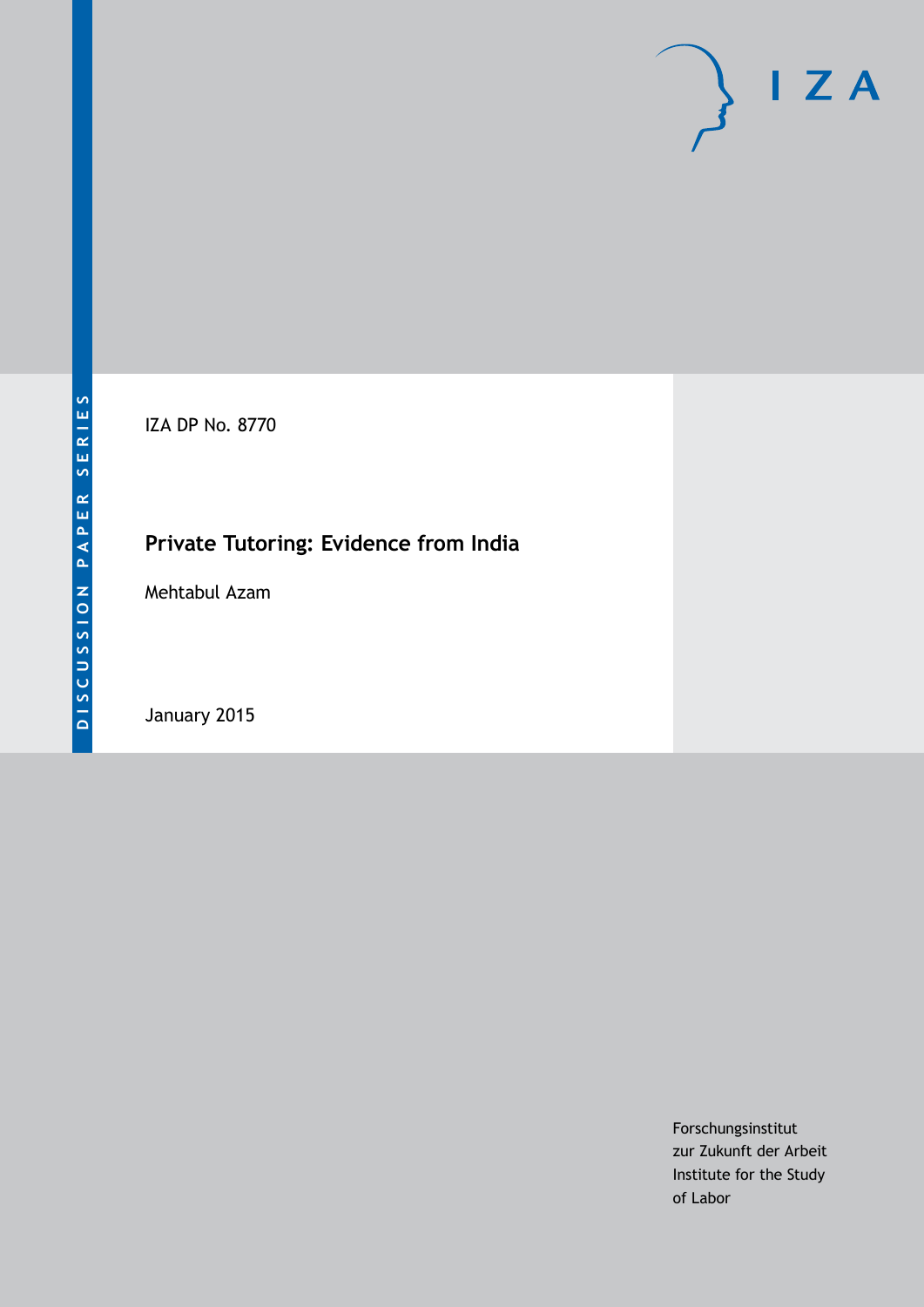# **Private Tutoring: Evidence from India**

### **Mehtabul Azam**

*Oklahoma State University and IZA*

### Discussion Paper No. 8770 January 2015

IZA

P.O. Box 7240 53072 Bonn Germany

Phone: +49-228-3894-0 Fax: +49-228-3894-180 E-mail: [iza@iza.org](mailto:iza@iza.org)

Any opinions expressed here are those of the author(s) and not those of IZA. Research published in this series may include views on policy, but the institute itself takes no institutional policy positions. The IZA research network is committed to the IZA Guiding Principles of Research Integrity.

The Institute for the Study of Labor (IZA) in Bonn is a local and virtual international research center and a place of communication between science, politics and business. IZA is an independent nonprofit organization supported by Deutsche Post Foundation. The center is associated with the University of Bonn and offers a stimulating research environment through its international network, workshops and conferences, data service, project support, research visits and doctoral program. IZA engages in (i) original and internationally competitive research in all fields of labor economics, (ii) development of policy concepts, and (iii) dissemination of research results and concepts to the interested public.

IZA Discussion Papers often represent preliminary work and are circulated to encourage discussion. Citation of such a paper should account for its provisional character. A revised version may be available directly from the author.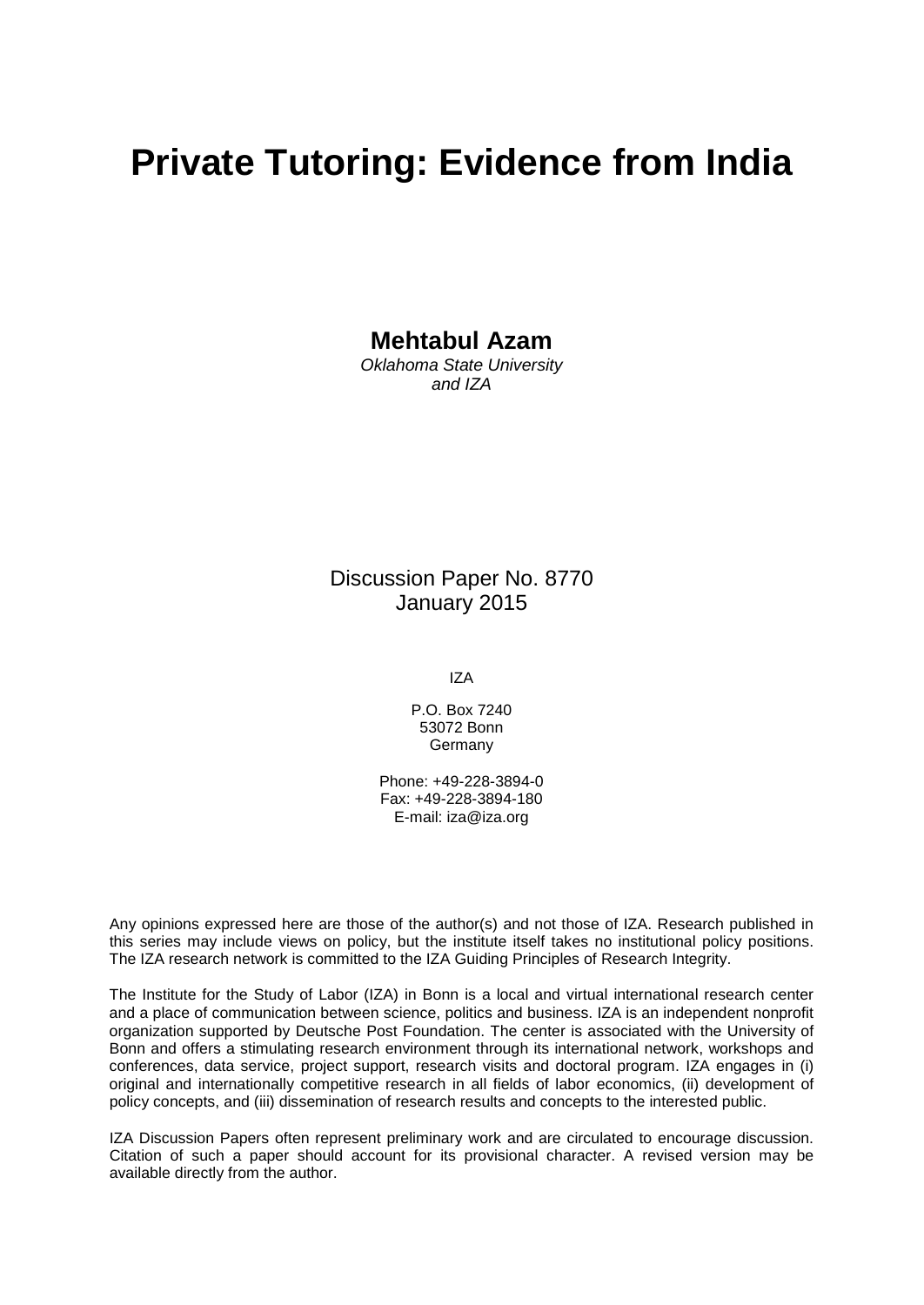IZA Discussion Paper No. 8770 January 2015

# **ABSTRACT**

# **Private Tutoring: Evidence from India**

Drawing on the nationally representative "Participation and Expenditure in Education" surveys, we document the incidence and cost of private tutoring at different stages of schooling over the last two decades in India. As private tutoring involve two decisions: a) whether to take private tuition or not, and b) how much to spend on private tutoring conditional on positive decision in (a), we analyze the determinants of the two decisions separately using a Hurdle model. We find that private tutoring is not a new phenomenon in India: a significant proportion of students at each stage of schooling took private tutoring even in 1986-87, and there has been no dramatic increase in those proportions. Students in urban areas and private schools are not only more likely to take private tutoring but also spend more on private tutoring. We also find that demand for private tutoring is inelastic at each stage of schooling, which implies that the private tutoring is a necessary good in the household consumption basket. We also find evidence of pro-male bias in both decisions regarding private tutoring.

JEL Classification: I21, I22, I24

Keywords: private tutoring, coaching, costs, India, Hurdle model

Corresponding author:

Mehtabul Azam 326 Business Building Spears School of Business Oklahoma State University Stillwater, OK 74078 USA E-mail: [mazam@okstate.edu](mailto:mazam@okstate.edu)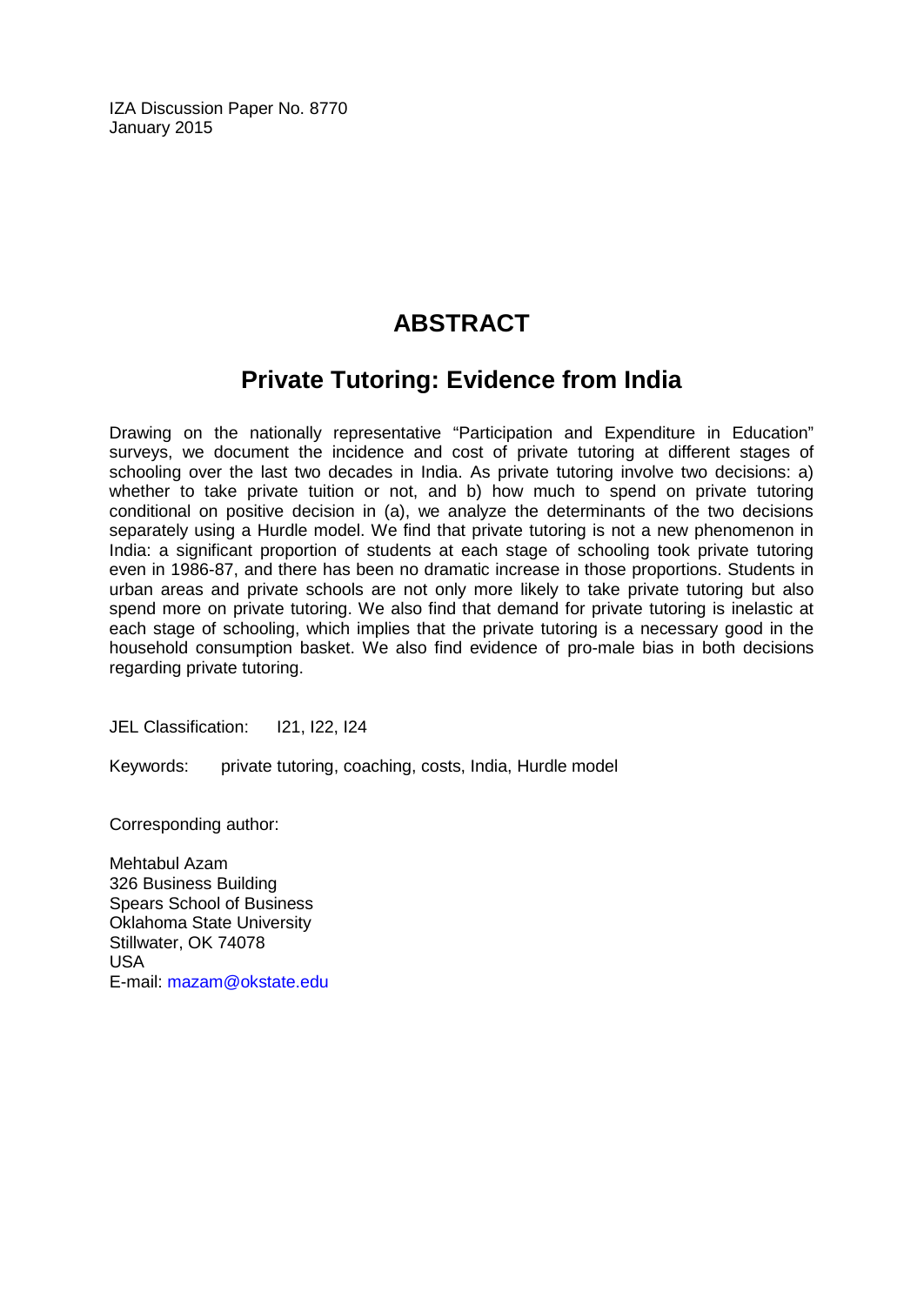# 1 Introduction

It is evident to most of the casual observers in urban centers in India that a large propor-tion of students at secondary and senior-secondary levels attend private tuitions.<sup>[1](#page-3-0)</sup> This is perhaps driven by the fact that the performances in public examinations at the end of secondary school (grade 10) and senior secondary school (grade 12) are important determinants of success, given the intense competition for entering into desired academic streams at the higher levels.[2](#page-3-1) However, there exists limited documentation on the prevalence of private tutoring in India to support what is evident to the most casual observers at the urban centers. Studies on private tutoring in India are few and based on sporadic surveys. Based on a random sample of 4,031 students studying in Grade IX-X in 2005-2006 in 49 schools from Thiruvananthapuram, Pune, Nalgonda and Varanasi districts in four states: Kerala, Maharashtra, Andhra Pradesh, and Uttar Pradesh, respectively, Sujata (2014) reports that 44.7% were seeking private tutoring for one or more subjects at secondary level (Grade IX-X). The extent of private tuition varies among four sampled states, ranging from 55% to 32.26%. Aslam and Atherthon (2012) use SchoolTells survey, a survey of primary schools in two north Indian states: Uttar Pradesh and Bihar. The SchoolTells survey was carried out in the 2007-08 school year in 160 rural primary schools across 10

<span id="page-3-0"></span><sup>1</sup>Private tutoring is defined here as fee-based tutoring that provides supplementary instruction to children in academic subjects they study in the mainstream education system (Dang and Rogers, 2008). Private tutoring is widely called shadow education because in many locations it coexists with mainstream schooling and mimics the regular school system–as the school system grows, so does the shadow; and as the curriculum in the school changes, so does the curriculum in the shadow (Bray and Lykins, 2011).

<span id="page-3-1"></span><sup>2</sup>Although there exists a pervasive belief that private tutoring provides a distinctive edge in exams, the evidence on impact of paid tutoring on achievement in India is very limited. Based on achievement tests in mathematics and reading ability for over 4000 students in grade 2 and 4 from rural schools of two Indian states, Atherton and Aslam (2012) finds positive affect of private tutoring on private and government school students. Dongre and Tewary (2014) using ASER data from rural India find positive and significant impact of private tutoring on learning levels of students at elementary levels (grade I-VIII). Evidence at the secondary and senior secondary levels are mostly anecdotal. Moreover, the evidence from other countries are conflicting. Dang (2007) and Dang and Rogers (2008) investigate the effect of private tutoring in Vietnam; Ono (2007) explores private tutoring in Japan. These studies usually indicate a strong positive effect of private tutoring on students' performance. In contrast, Briggs (2001), Gurun and Millimet (2008) and Kang (2007) examine the impact of private tutoring in the US, Turkey and South Korea, find negligible effects of tutoring on pupils' educational outcomes.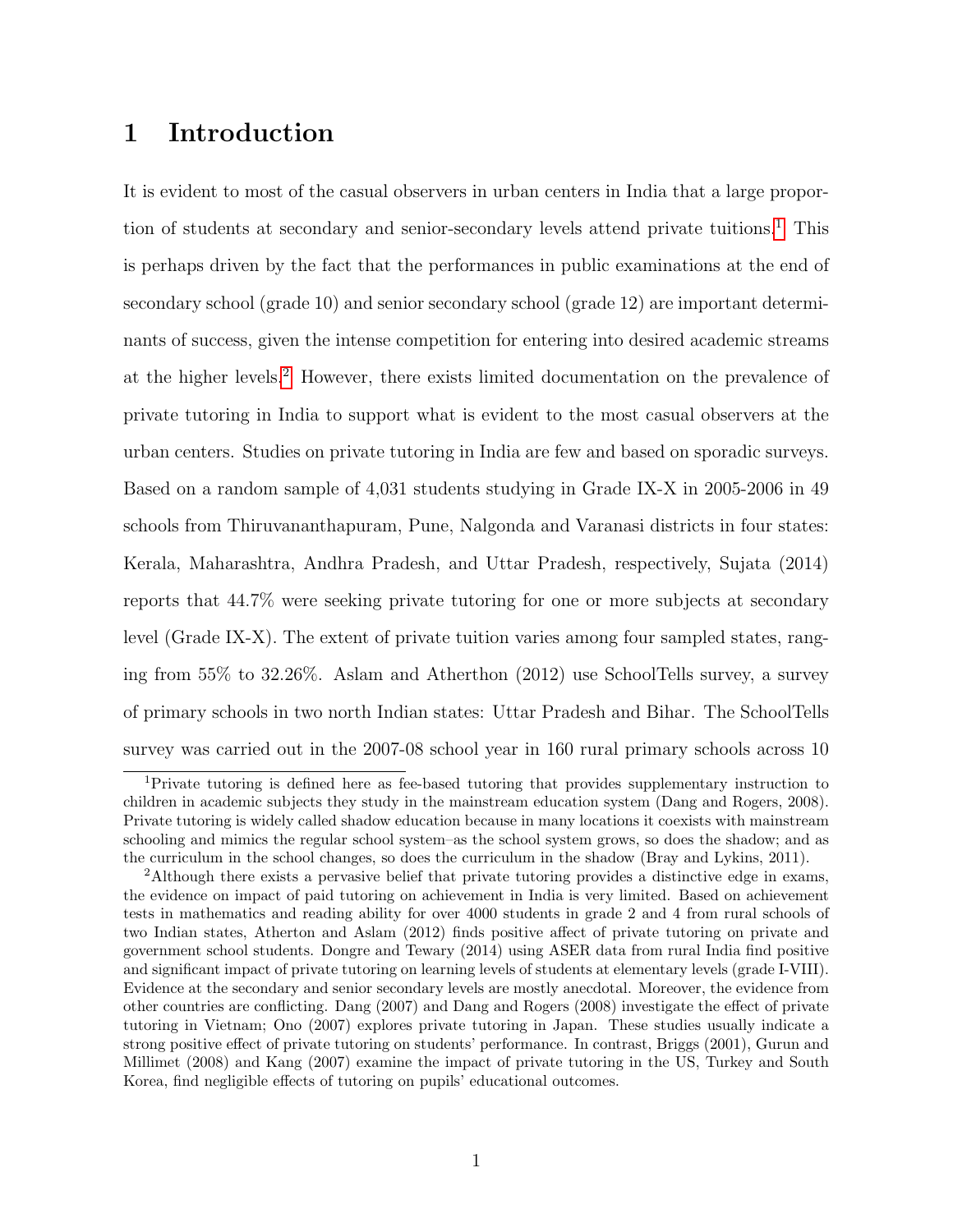districts of the sample states. Nearly a fifth of all children surveyed were taking private tuition.

The phenomenon of private tutoring is not restricted to higher grades, and urban areas. ASER (2013), a household-based survey covering rural India, reports that in 2013, 22.6 percent of children in grade I-V (primary school) in rural India attend private tutoring, while 26.1 percent of children in grade VI-VIII (middle school) in rural India attend private tutoring. ASER survey only collect information on children in age 3-16 residing in rural areas, thus excluding majority of children attending secondary and senior secondary levels. In addition ASER is restricted to rural areas, and thus have no information about urban areas.[3](#page-4-0)

From a policy perspective, it is important to not only have reliable estimates of prevalence of private tutoring but also the socio-economic profiles of those attending private tutoring. From an education production perspective another important question remains whether private tutoring adds to students' achievement. As pointed out in footnote 2, the evidence regarding this is very limited in India, and the limited evidence from other countries are conflicting. Nevertheless, the socio-economic profile of students attending private tutoring provide indicative evidence about whether private tutoring is used as remedial measure (additional help is provided to lagging students to catch up with the rest) or used as a tool to maintain or exacerbate already existing differentials resulting from differences in parents educational/economic backgrounds. If better educated parents and richer families are clearly able to pay for private tutoring, this has important implications for equality of opportunities. Moreover, it goes against the spirit of the Right to Education Act that provides for the: Right of children to free and compulsory education

<span id="page-4-0"></span><sup>&</sup>lt;sup>3</sup>ASER has been conducted every year since 2005 in all rural districts of India. ASER started asking tuition status of children in 2007 only. ASER 2013, for the first time, recorded how much rural households spend per month on private tuition. However, ASER does not collect information on total private spending by household on child's education. In addition, it also lacks socio-economic information of the households.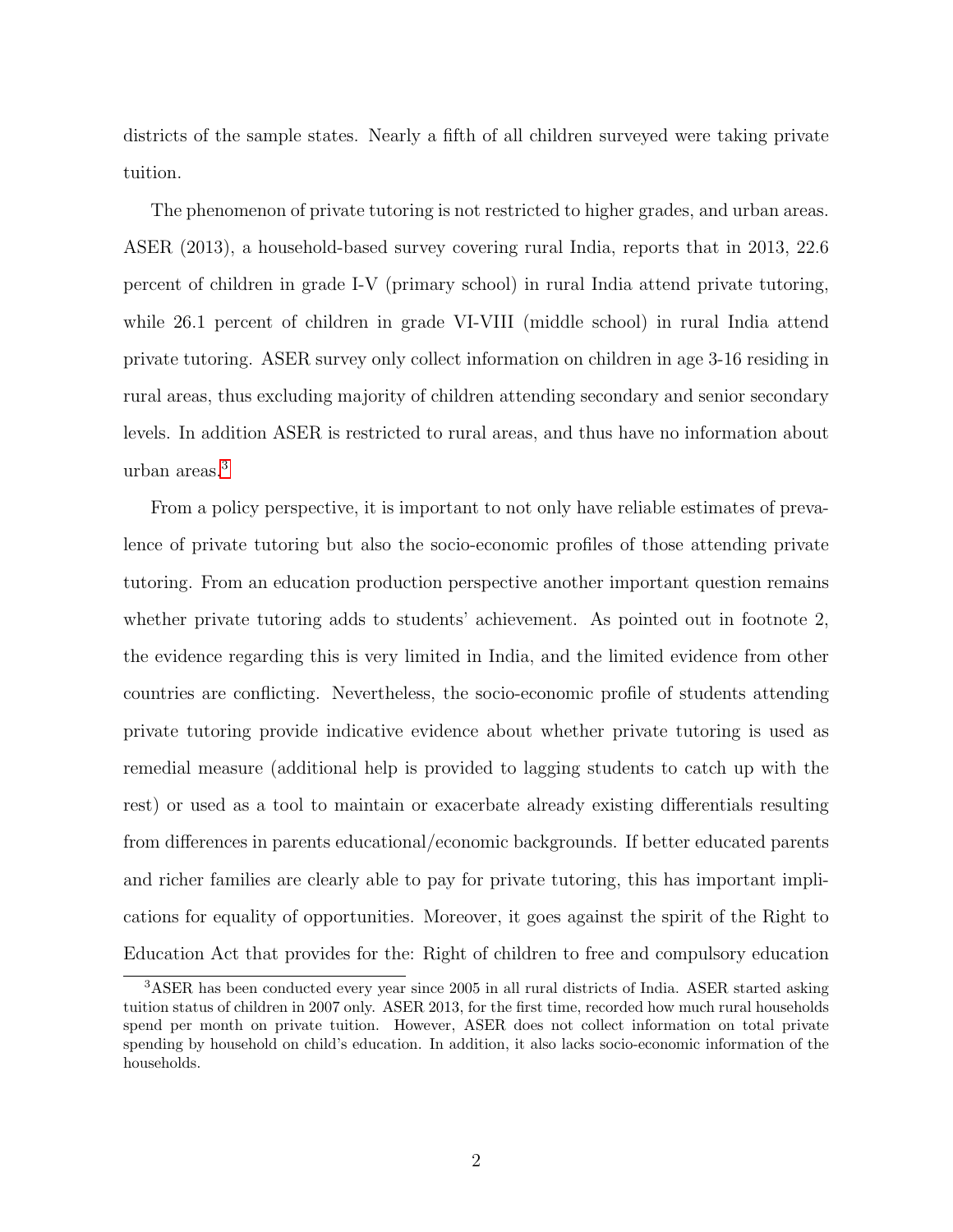till completion of elementary education in a neighborhood school.<sup>[4](#page-5-0)</sup> Section  $3(2)$  of the Act says no child shall be liable to pay any kind of fee or charges or expenses which may prevent him or her from pursuing and completing the elementary education. Private tutoring can also create inefficiencies in education system itself. Particularly problematic are situations in which teachers deliberately reduce the effort that they devote to their regular classes in order to preserve energy for private tutoring (Bray and Lykins,  $2011$ ).<sup>[5](#page-5-1)</sup> For example, Jayachandran (2013) study in Nepal finds that teachers who offer tuition, cover less material during the school day in order to generate demand for their tutoring. She also finds that offering tuition make government school teachers 7.1 percentage points less likely to teach for the whole period compared to their counterparts in private schools.

In this paper, we first document the prevalence and cost of private tutoring at different stages of schooling over the last two decades using the nationally representative "Participation and Expenditure in Education surveys" conducted by National Sample Survey, Government of India. These surveys are not only nationally representative (covers both urban and rural areas) but also household-based rather than school-based. This enables all children to be included—those who have never been to school or have dropped out, as well as those who are in government schools or private schools. Second, since private tutoring involves two part decision making on the part of the parents: (a) the decision to enroll the child for the supplementary private tutoring, and (b) having enrolled the child for private tutoring, how much to spend on private tutoring, we use the Hurdle model to separately analyze the determinants/drivers of those decisions.

The findings of the paper are the following. First, private tutoring has been prevalent in India for some time at each stage of schooling.[6](#page-5-2) In 2007-08, about 31 percent of

<span id="page-5-0"></span><sup>&</sup>lt;sup>4</sup>The Right to Education Act (RTE) was approved by the Parliament of India in 2009, and came into effect from 1 April 2010.

<span id="page-5-1"></span><sup>&</sup>lt;sup>5</sup>Interestingly, Section 28 of the Right to Education Act banned teachers in schools from teaching students through private tutorials, however it is not clear how this is implemented on ground.

<span id="page-5-2"></span><sup>&</sup>lt;sup>6</sup>India is not an outlier, substantial private tutoring industries can be found in countries as economically and geographically diverse as Cambodia, the Arab Republic of Egypt, Japan, Kenya, Morocco, Romania, Singapore, the United States, and the United Kingdom (Dang and Rogers, 2008). Dang and Rogers (2008)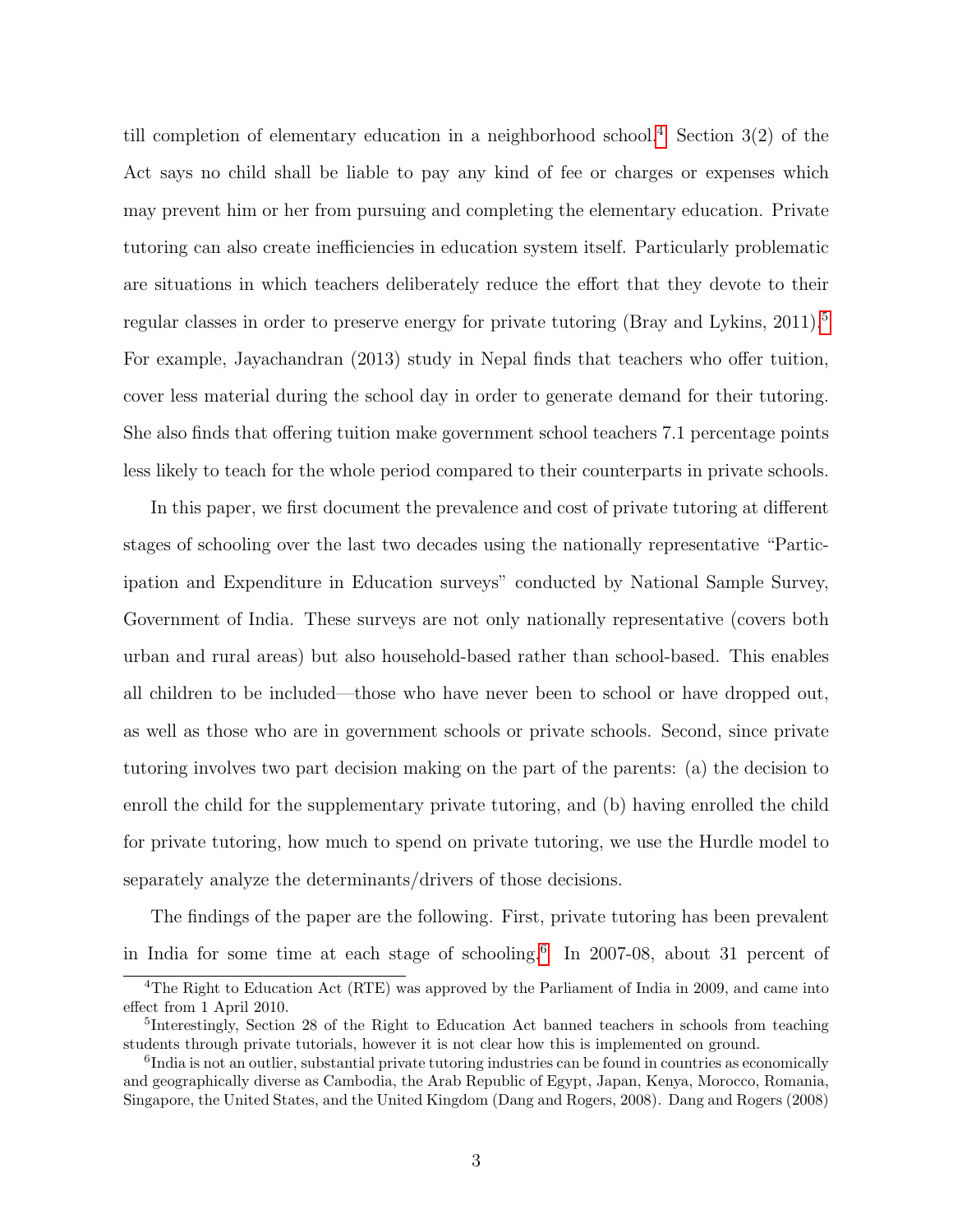the students at secondary and senior secondary levels took private tutoring, while about 20 and 13 percent of students at the primary and middle level took private tutoring, respectively. Moreover, the students who took private tutoring, the cost of tutoring constitute about 43 percent of the entire private expenditure on education , and about 16.5 percent of household per capita expenditure. Second, controlling for other factors, the prevalence of private tutoring increases with the stages of schooling and being enrolled in private or English-medium school. Moreover, these are also associated with higher expenditure on private tutoring. Students in urban areas or living in households with better educated household heads, higher household per capita consumption expenditures are not only more likely to take private tutoring but also spend more on private tutoring. Third, the demand for private tutoring is inelastic (elasticity is positive but far less than one) which implies private tutoring is a necessary good in the household consumption basket. Moreover, the demand is inelastic at all stages of schooling. Fourth, there exists pro-male bias in both decisions regarding private tutoring: boys are not only more likely to attend private tutoring but also spend more conditional on taking private tutoring.

The rest of the paper is organized as follows. Section 2 details the data, Section 3 describes the methodology followed in this paper, Section 4 presents and results, and Section 5 concludes.

### 2 Data

This paper uses three rounds of all-India survey on 'Participation and Expenditure in Education', conducted during July 1986- June 1987 (42nd Round), July 1995-June 1996 (52nd Round), and July 2007 - June 2008 (64th Round) by the National Sample Survey Organization (NSSO). The NSSO 'Participation and Expenditure in Education' surveys

survey evidence on the prevalence of tutoring in 23 developing and developed countries, and report that in almost all of them, 25–90 percent of students at certain levels of education are receiving or recently received private tutoring.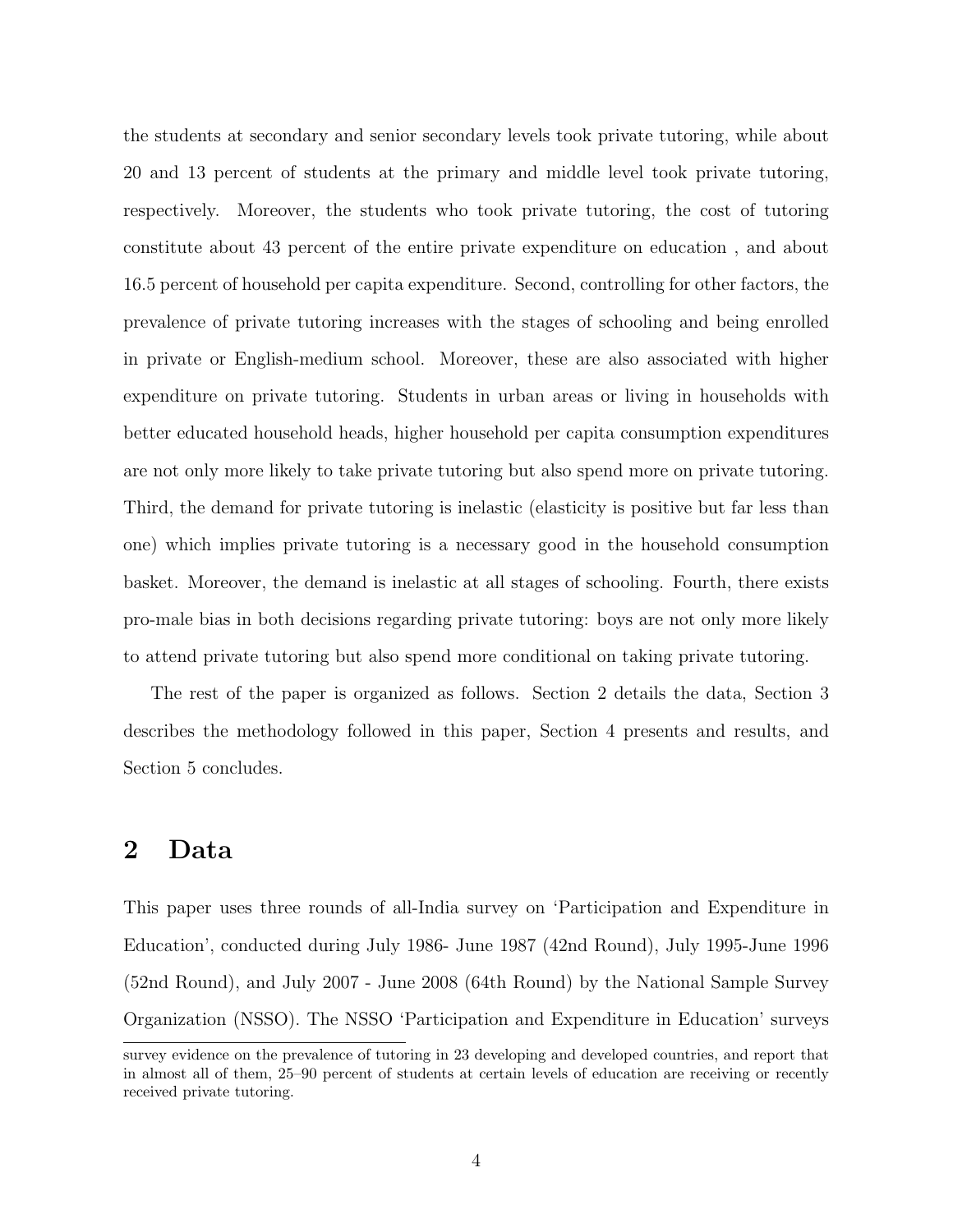collect information on (a) participation of persons aged 5-24/29 years in the education system of the country (b) private expenditure incurred by household on education of child and (c) the extent of educational wastage in terms of dropout and discontinuance, and its causes. The three rounds are spaced roughly by a decade and provide a picture how participation and expenditure in education has evolved in the last three decades.

The 2007-08 survey surveyed of a sample of 445960 persons, from 63318 rural households and 37263 urban households spread over the country. The 1995-96 survey surveyed 371608 persons, from 43076 rural households and 29807 urban household, while the 1986-87 survey surveyed 430662 persons, from 49651 rural households and 27360 urban households. All the three surveys are nationally representative surveys.

All three rounds of NSS surveys collect information about household, such as total consumer expenditure, demographic profile of each individual in households. In addition, they further collect information on current attendance for every household member in age 5-24/29 age group.<sup>[7](#page-7-0)</sup> For each currently attending child, the surveys collect information on type of education, level of current attendance, class/grade/year of study, type of management of educational institution, details of benefits received, if any, such as fee waiver, scholarship, free study materials and free mid-day meals, and detailed break-up of private educational expenditure. Private expenditure on education is the sum total of all the expenditures incurred by the student on education (towards school fees, books and stationery, uniform, transport, private tutoring/coaching, study tours, etc.). This include all the expenditures incurred and/or to be incurred during the current academic year on the education of the household members, aged 5-29 years who are currently attending. Those currently not attending any educational institution in age 5-29/24 were asked

<span id="page-7-0"></span><sup>7</sup>While the 2007-08 survey collected detailed information on education for persons in the age group 5-29 years, the 1995-96 survey collected that information only for age group 5-24 years, and the 1986-87 survey collected similar information for persons enrolled in primary and higher levels. Although, there is some variation in age group of persons for whom education expenditure is collected across different surveys, the relevant age group for primary  $(6-10)$ , middle  $(11-13)$ , secondary, senior secondary  $(14-17)$ , and tertiary (18-20/22) is covered in all three rounds. Since delayed enrollment still an issue in India, we restrict our sample to all children in age 6-24 age group.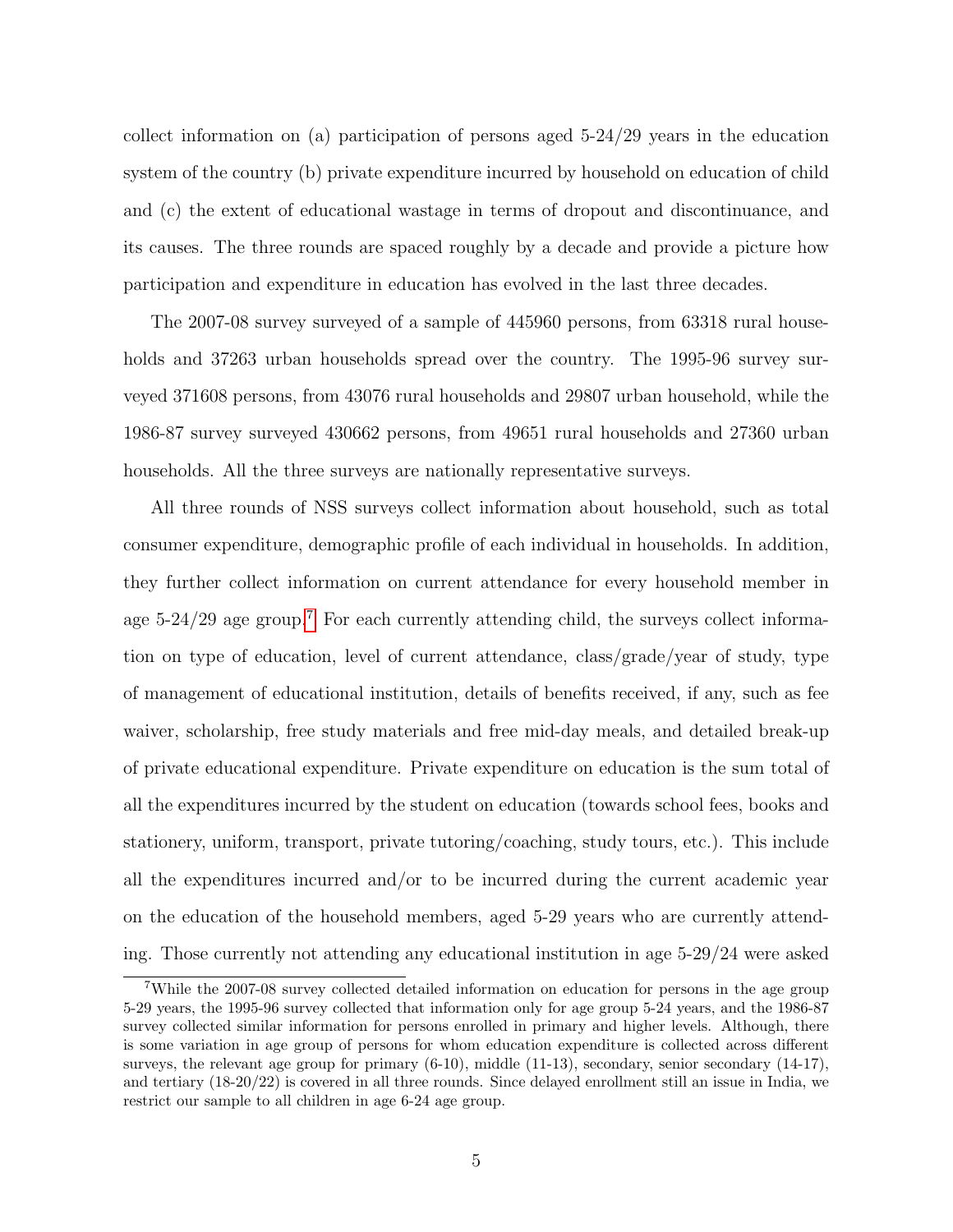whether they had ever been enrolled, and if so whether they had completed their education or discontinued midcourse, and what was the main reason for dropping out or for non-enrollment. The data classifies institution in four categories: government, local body, private aided and private unaided.[8](#page-8-0) We reclassify local body institutions as government institutions.

Table 1 reports the number of individuals in age group 6-24, and number of those who are currently attending. Education expenditure are missing for few currently attending children. Our main analysis is based on the children in age 6-24 who are currently attending and for whom private education expenditure is reported. Thus in our sample we have about 93546, 89979, and 91294 currently attending students in 1986-87, 1995-96, and 2007-08, respectively.

### 3 Methodology

The currently attending students who did not receive any private tutoring spent zero on it. In this case, the Ordinary Least Squares (OLS) method for the whole sample is not appropriate. The private tutoring involve two part decision making: a) whether to take private tuition or not; b) if yes in part (a), how much to spend on the private tutoring?

We use a Hurdle model (Wooldridge, 2010, p 690-96) to separate the initial decision of  $w = 0$  from the decision of how much w given positive w, where w is the expenditure on private tutoring.[9](#page-8-1) Hurdle Models are two-tier models because the hurdle or first tier

<span id="page-8-0"></span><sup>8</sup>The 1986-87 data classifies schools into private and public only. All schools/ institutions run by central and state governments, public sector undertakings or autonomous organizations completely financed by government are treated as government institutions. All institutions run by municipal corporations, municipal committees, notified area committees, zilla parishads, panchayat samitis, cantonment boards, etc., are treated as local body institutions. A private aided institution is one which is run by an individual or a private organization and receives maintenance grant from a government or a local body. A private unaided institution is one which is managed by an individual or a private organization and is not receiving maintenance grant either from a government or from a local body. We reclassified the schools run by local bodies as government schools.

<span id="page-8-1"></span><sup>9</sup>Tobit model is another available alternative, however, it is identified only if the assumptions of normality and homoskedasticity are fulfilled (Deaton, 1997). Moreover, it assumes that a single mechanism determines the choice between  $w_i = 0$  vs  $w_i > 0$  and the amount of w given  $w > 0$ . In particular,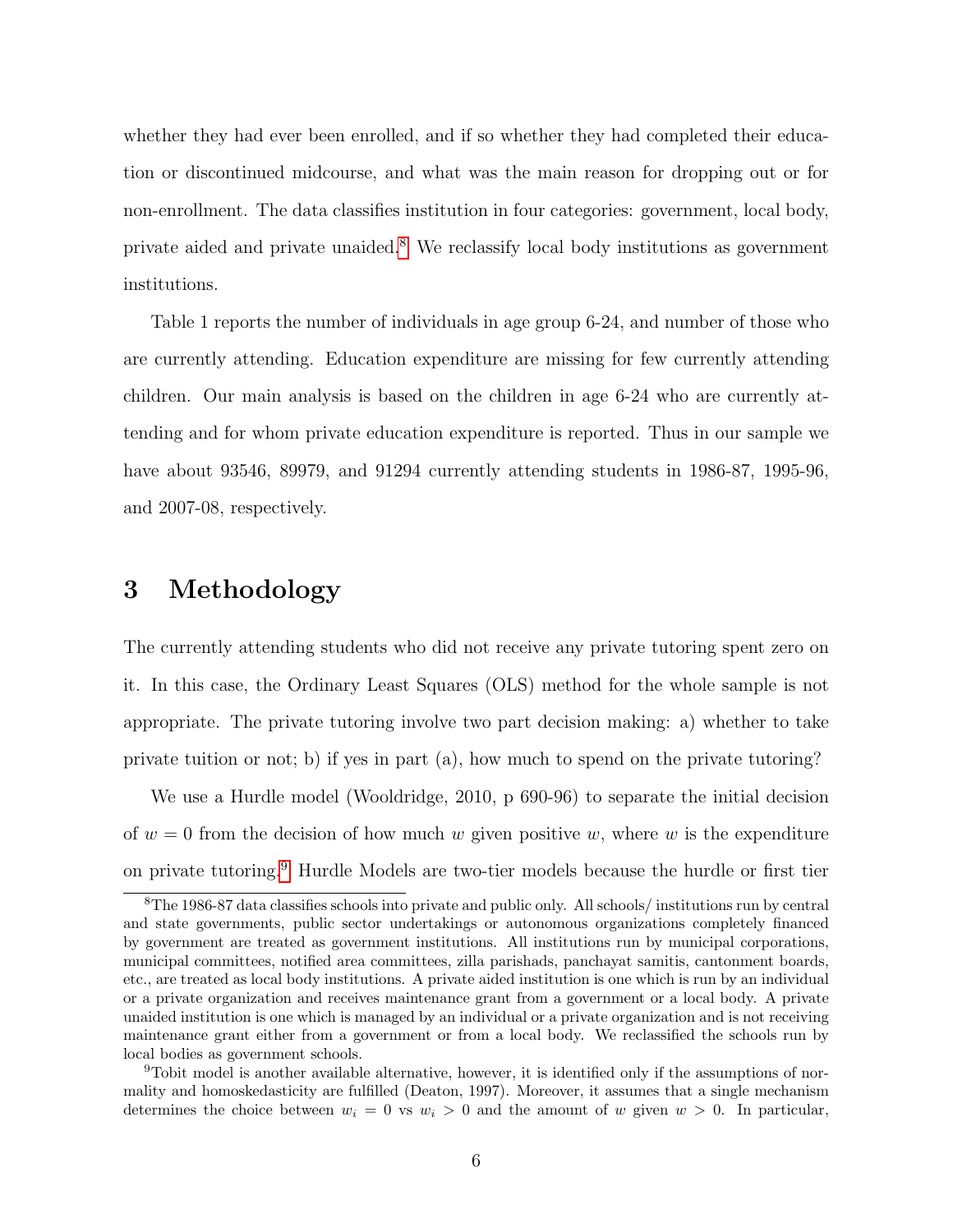is the decision of whether to choose a positive w or not  $(w = 0$  versus  $w > 0$ , and the second tier is the decision of how much to spend conditional on spending a positive amount  $(w|w > 0)$ . A simple Hurdle model can be written as follows:

$$
P(w = 0|x_1) = 1 - \Phi(x_1 \gamma)
$$
\n(1)

$$
\log(w)|x_2, w > 0 \sim Normal(x_2\beta, \sigma^2)
$$
\n(2)

where w is the is private tutoring expenditure, x is a vector of explanatory variables,  $\gamma$ and  $\beta$  are parameters to be estimated while  $\sigma$  is the standard deviation of  $w$ <sup>[10](#page-9-0)</sup> Equation (1) shows the probability that w is positive or zero, and Equation (2) stipulates that conditional on  $w > 0, w|x_2$  follows a lognormal distribution. One can obtain an estimate of  $\gamma$  from a probit using  $w = 0$  versus  $w > 0$  as the binary response. Because of the assumption that conditional on  $w > 0$ ,  $log(w)$  follows a classical linear model, the OLS estimator  $\beta$  is consistent, and the consistent estimator of  $\sigma$  is just the usual standard error from the OLS regression.<sup>[11](#page-9-1),[12](#page-9-2)</sup>

Our explanatory variables include micro level variables for individuals (age and gender), for households (location, number of siblings, caste, household consumption expendi-

 $\partial (P(w > 0|x))/\partial x_i$  and  $\partial E(w|x, w > 0)/\partial x_i$  are constrained to have the same sign. In addition, the standard Tobit model implies that that the relative effects of two continuous explanatory variables, say  $x_j$  and  $x_h$ , on  $P(w > 0|x)$  and  $E(w|x, w > 0)$  are identical i.e.  $\frac{\partial (P(w>0|x))/\partial x_j}{\partial (P(w>0|x))/\partial x_h} = \frac{\beta_j}{\beta_h}$  $\frac{\beta_j}{\beta_h} = \frac{\partial E(w|x,w>0)/\partial x_j}{\partial E(w|x,w>0)/\partial x_h}$  $\partial_{\xi} \partial_{\xi} \text{ and } x_h$ , on  $T(u > 0|x)$  and  $D(u|x, w > 0)$  are identical i.e.  $\partial(P(w>0|x))/\partial x_h = \beta_h = \partial E(w|x, w>0)/\partial x_h$ .<br>(Wooldridge, 2010, p 690). So, if  $x_j$  has twice the effect as  $x_h$  on the participation decision,  $x_j$  must have twice the effect on the amount decision, too.

<span id="page-9-0"></span><sup>&</sup>lt;sup>10</sup>The same regressors often appear in both parts of the model, however, there is no reason for  $x_1 = x_2$ . It is an advantage of two part model that is provides the flexibility to have different regressors in the two parts (Cameroon and Trivedi, p 539).

<span id="page-9-1"></span><sup>&</sup>lt;sup>11</sup>Though the log transformation reduces heteroscedasticity and the distribution looks much closer to normal distribution, both homoscedasticity and normality are not necessary for consistency of the OLS estimators. The key assumption needed is  $E[log(w)|w > 0, x]$  is linear in x (Cameroon and Trivedi, p 541).

<span id="page-9-2"></span><sup>&</sup>lt;sup>12</sup>The conditional private tutoring equation could suffer from sample selectivity bias as private tutoring expenditure functions are estimated only for a sub-sample (students who took private coaching), which could be non-randomly selected from the entire currently attending students. One possible solution is to correct for selectivity using the Heckman two-step approach but in the absence of convincing exclusion restrictions (especially in urban areas), we have not proceeded with this route. Maddan (2008) finds that there is comparatively little difference between the selection and two-part models and the policy conclusions to be drawn from the two approaches would be very similar.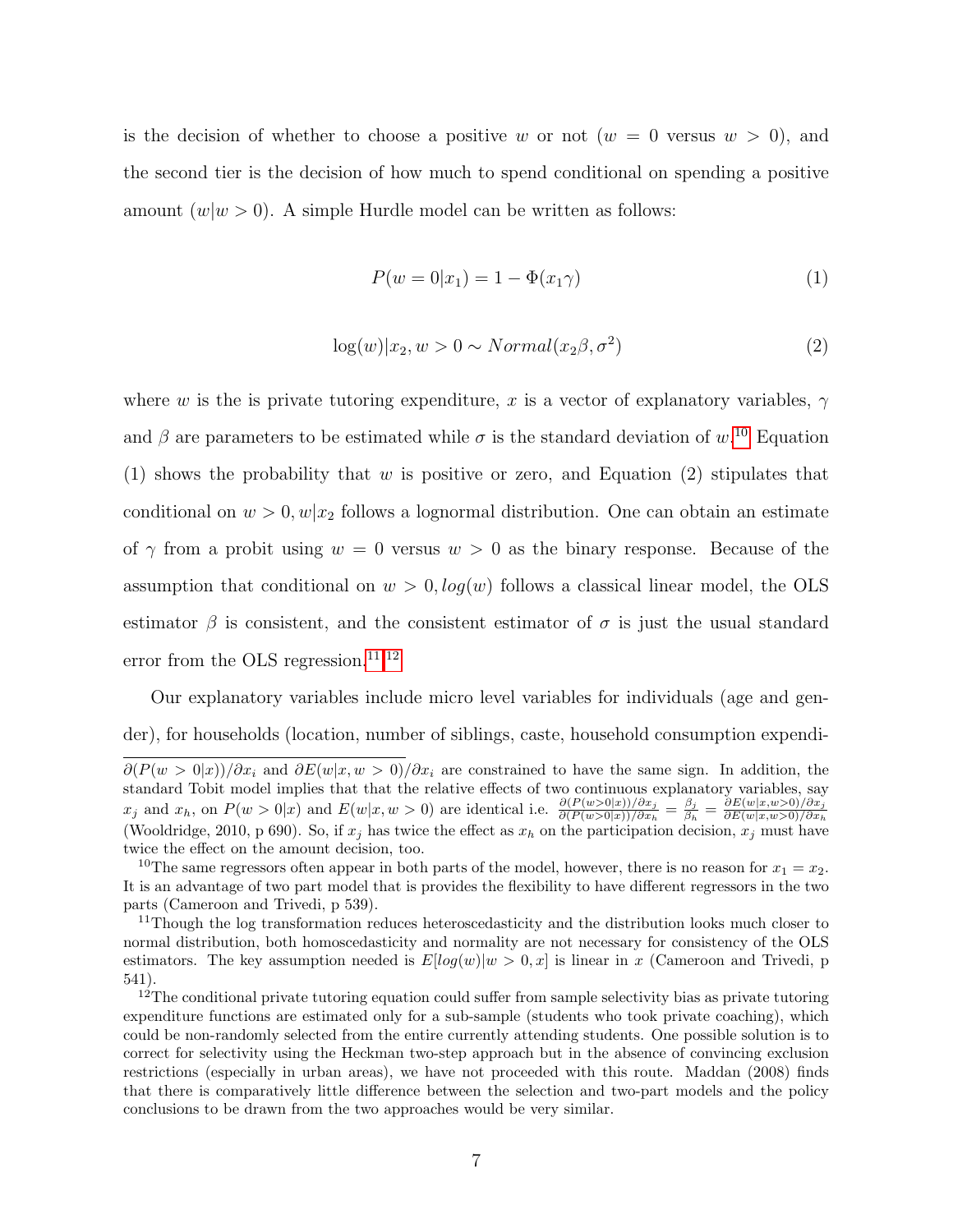ture, and household head education), and for school (stages of schooling, type of school, school tuition fees and distance to school).<sup>[13](#page-10-0)</sup>

### 4 Results

#### 4.1 Prevalence and cost of the private tutoring

Table 2 presents the incidence of private tutoring by different classifications. The private tutoring phenomenon is not a recent one (panel (a) of Table 2): in 1986-87 also, a significant proportion of students reported taking private tutoring. It is true that the proportion of students taking private tutoring has increased in India over time, but this increase has been gradual. In 2007-08, 18.8 percent of currently attending students in age group 6-24 received private coaching, while in 1986-87, 15.3 percent of students received private coaching. Thus, there has been an increase in prevalence of private tutoring but the increase is not dramatic. Thus it could be precluded that private tutoring is only a recent phenomenon, it is in fact entrenched into Indian education system.

More students attend private tutoring in urban areas compared to rural areas: in 2007-08, 27.7 percentage of urban currently attending students in age group 6-24 took private coaching, whereas in rural areas only 15.7 percent took private coaching. The prevalence of private tutoring is much higher at secondary and senior secondary levels compared to lower levels. Incidentally, these two levels also terminate into two important high-stake exams in India: matriculation (at the end of grade 10) and intermediate (at the end of grade 12). Most of the entrance exams for engineering and medical collages are based on the course materials covered during the two years in the higher secondary level. In 2007-08, about 41.2 (25.0) percent of students attending senior secondary school in urban (rural) areas took private coaching. This is compared to 27.5 (22.0) percent in

<span id="page-10-0"></span><sup>&</sup>lt;sup>13</sup>About 66 (79) percent of students did not pay any school fees in 2007-08 (1987-88). As we include log of school fees in our models, to avoid loss of observations, we replaced the missing values with mean and include an indicator variable of free education if school fees paid is zero.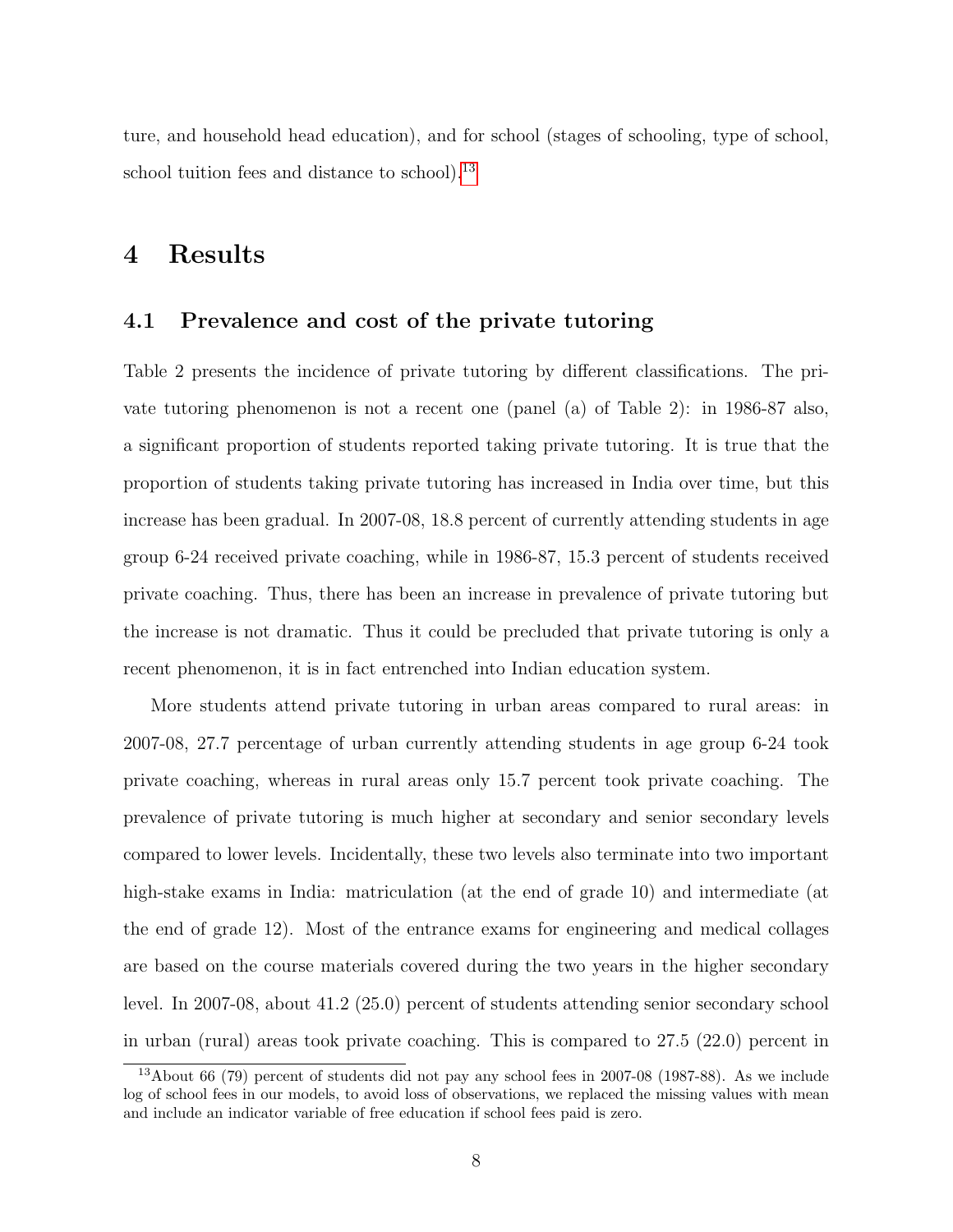1986-87. At the secondary level, 40.4 (26.6) percent of students in urban (rural) areas took private coaching in 2007-08. This is compared to 36.3 (27.0) percent in 1986-87.

What seems more interesting is that the prevalence of private tutoring is higher in private-aided and private-unaided schools at primary and middle school levels, while prevalence is comparable at secondary and senior secondary levels (panel (b) of Table 2). The boys are marginally more likely to take private tutoring compared to girls at each stage of schooling (panel (d) of Table 2). There exists substantial differences across social groups and consumption quintiles (panel (c) and (e) of Table 2). At secondary level, only 21.6 percent of students belonging to poorest 20% of population took private tutoring in 2007-08, whereas 38.8 percent of students belonging to top 20% of the population took private coaching. Similarly, at the secondary level, only 18.0 percent of ST students attend private tutoring compared to 25.9 percent of SC students and 32.6 percent of non-SC/ST students. If private tutoring is used as something which provide an edge compared to the peers as opposed to a remedial measure, then these gaps have equity implications.

The average cost of private tutoring to those who took private tutoring is about 42.7 percent of total private education expenditure (Table 3), which is about 16.5 percent of household per capita expenditure.<sup>[14](#page-11-0)</sup> For those who took private tutoring in 2007-08, the cost of tutoring constitute about 47.5 (41.7) percent of total private education expenditure at primary (middle) stage. While at the secondary and senior secondary stage private tutoring constitute about 40 percent of total private expenditure on education. Private tutoring expenses as proportion of total private education expenditure might not be a very good indicator of the burden faced by households as education is free of school tuition fee in most government schools/private-aided schools.[15](#page-11-1) Nevertheless, a fixed sum of money has to be paid such as development fee, library fee, etc. In addition, students might incur some expenses on transportation, uniform, books etc.

<span id="page-11-0"></span><sup>&</sup>lt;sup>14</sup>Total private education expenditure is sum of all the expenditures incurred by the student on education (towards school fees, books and stationery, uniform, transport, private coaching, etc.).

<span id="page-11-1"></span><sup>15</sup>As noted earlier, about 66 (79) percent of students did not pay any school fees in 2007-08 (1987-88).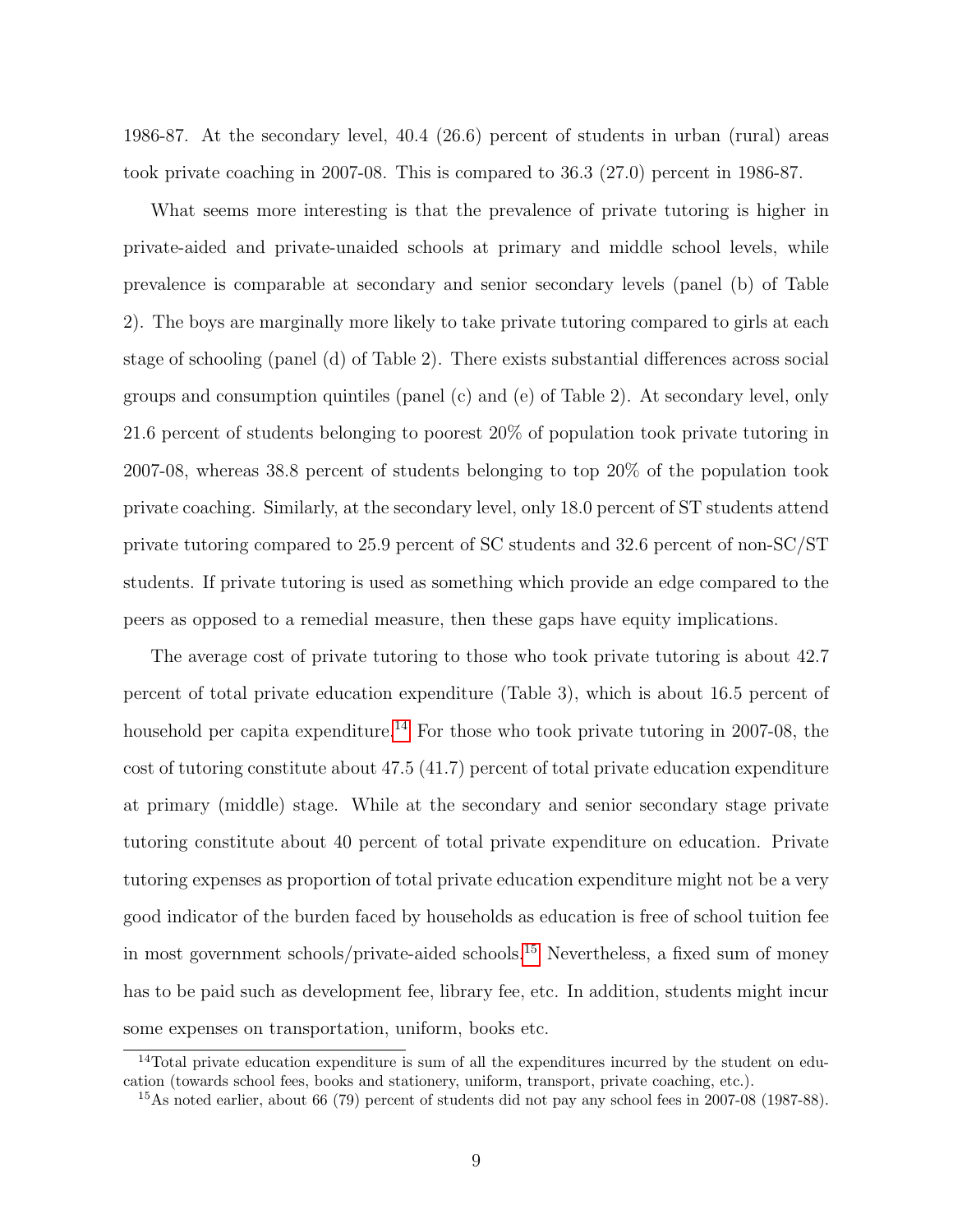A better mean of benchmarking the burden that private tutoring places on households is to look at the ratio of private tutoring expenditure on a child to household per capita expenditure. On average, the cost of private tutoring is 3.1 percent of household per capita consumption expenditure, however, it is 16.5 percent of per capita consumption expenditure if we consider only those students who actually incurred expenses on private coaching. The burden seems much higher for students at the senior secondary level (about 28.5 percent in 2007-08). The burden increases with the stage of schooling.

### 4.2 Determinants of private tutoring

Table 4 presents the results of the two decisions households make regarding private tutoring: a) whether to send the child for private tutoring or not, and b) how much to spend on private tutoring conditional on a positive decision in (a)? Column (1), (2), and (3) of Table 4 reports determinants of private tutoring through a probit model in 1986-87, 1995-96, and 2007-08, respectively.<sup>[16](#page-12-0)</sup>

Compared to primary school, the probability of taking private tutoring is higher at the middle, secondary, and senior secondary levels, while lower at the tertiary level. For example, in 2007-08 (column (3) of Table 4), compared to a child at primary school, a child at middle school is 5 percentage points more likely to receive private tutoring. Similarly, a child enrolled at the secondary (senior secondary) level is 13.7 (12.5) percentage points more likely to take private tutoring. What is noticeable is the increase in probability of taking private tutoring at the senior secondary level over time: a child at the senior secondary level was 7.1 percentage points more likely to take private tutoring in 1986-87 compared with a child enrolled at primary stage, while in 2007-08, a child at secondary level is 12.5 percentage points more likely to take private tutoring in 2007-08. A rural student is about 10 percentage points less likely to attend private coaching in 2007-08.

<span id="page-12-0"></span><sup>16</sup>Given that majority of our interest variables in the participation decision are indicator variables, and we control for district fixed effects, we estimated the linear probably model for ease of computation and interpretation.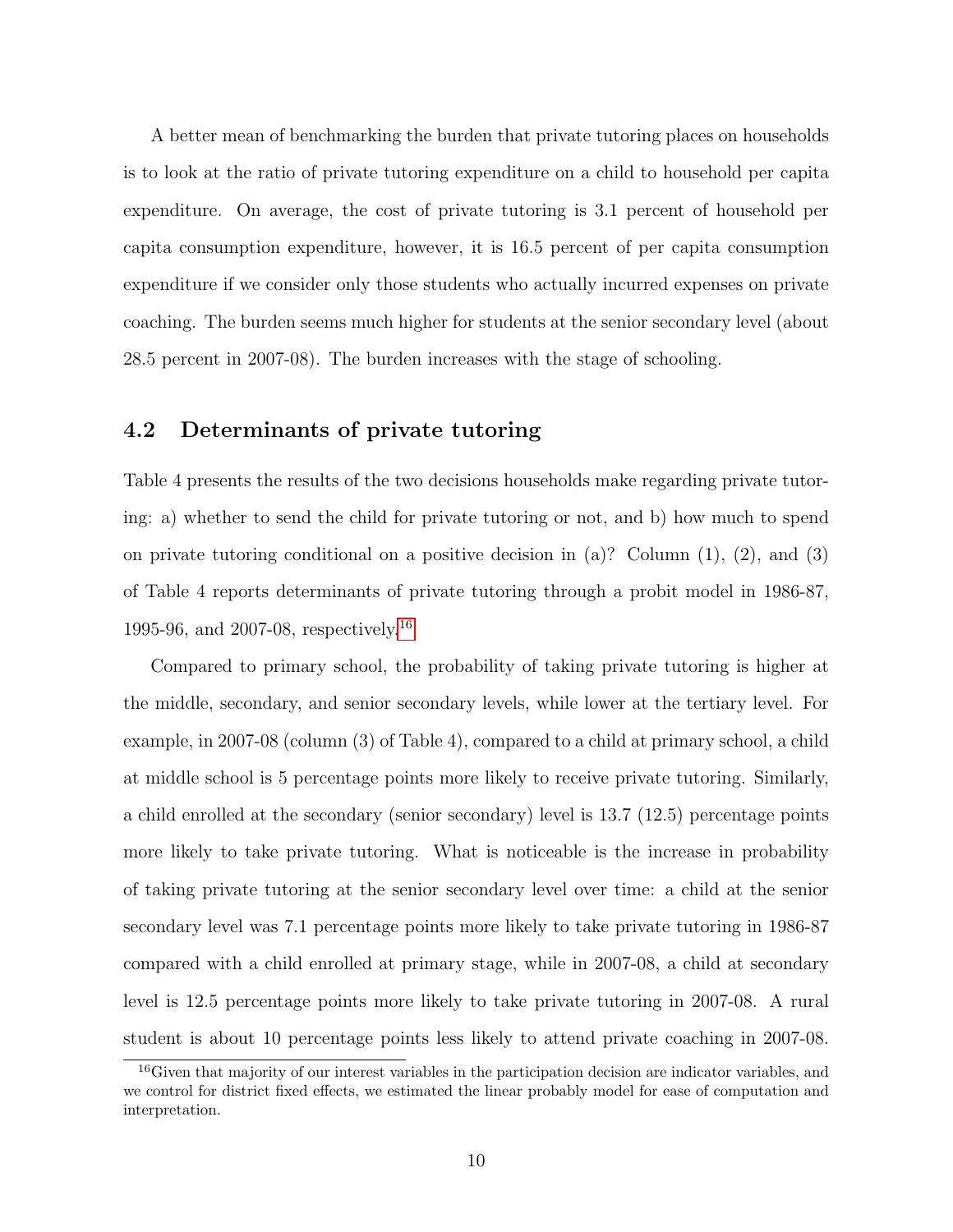This rural disadvantage was existing in earlier periods also.

There seems a statistically significant gender bias in the household decision to send a girl child for private coaching. A girl child in 2007-08 is 2 percentage points less likely to attend private coaching. Gender bias in the decision to enroll a child in school is also documented in Kingdon (2005). Estimating the model separately for each stage of schooling, the pro-male gender bias in decision to take private coaching is observed at each stage of schooling except at the tertiary level (appendix Table A1). In 2007-08, a girl child is 4 (3.3) percentage points less likely to take private tutoring at the secondary (senior secondary level), whereas a girl child is only 2.2 (1.0) percentage points less likely to receive private tutoring at middle or primary level. Hence, the gender bias seems to increase with the levels of schooling.

In 2007-08, a child at private-unaided (private aided) school is 1.6 (4.0) percentage points more likely to attend private tutoring compared to a child at government school. It is interesting to note that students at private-aided schools are more likely to attend private tutoring than students at private-unaided schools. The financing for privateunaided schools are through school fees whereas private-aided schools get money from government. Moreover, the students at private schools were more likely to attend private tutoring even in the earlier periods. Given that private schools are considered more effective in imparting education, the private tutoring as remedial measure for poor quality finds less support. Similarly, a child at English medium school is more likely to attend private coaching. This is contrary to the view that the students in private schools receive less tutoring than their counterparts in public schools, on the grounds that the private schools are already more closely attuned to their clients and are already charging fees to permit them to meet those clients' needs. One explanation for private school students more likely to attend private tutoring is that parents already have disposable income for private schooling, and have already demonstrated their willingness to use the market to secure an educational edge for their children (Bray and Lykins, 2011). The higher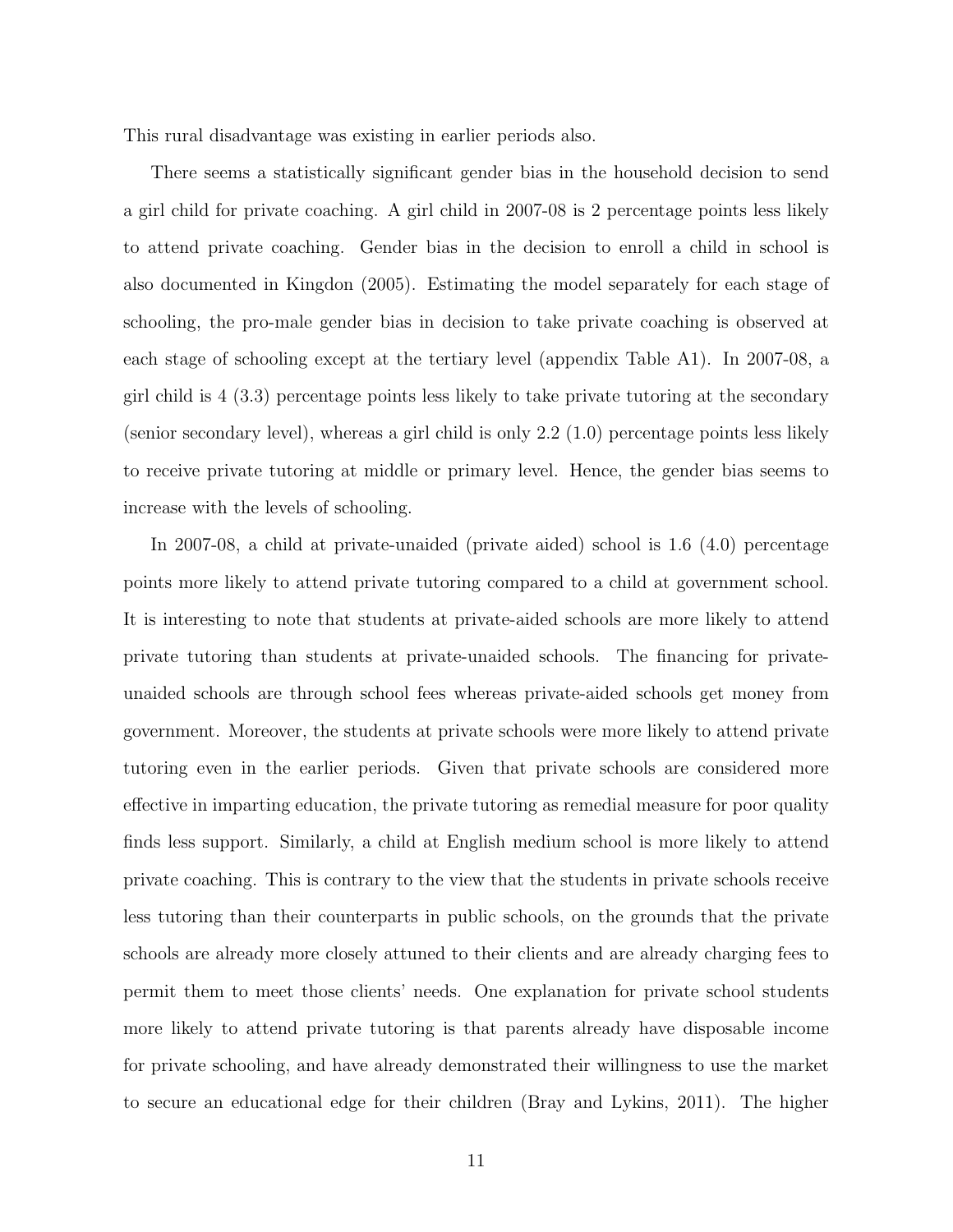probability of private tutoring for private-aided school students can perhaps be explained by the fact that households use some of money they save, by paying less school fees compared to private schools, on providing supplementary education.

Compared to non-SC/ST students, ST (SC) students are 5.5 (2.2) percentage points less likely to attend private coaching in 2007-08. The disadvantage of ST students have increased over time. Moreover, ST students are less likely to attend private tutoring at each stage of schooling (appendix Table A1). In contrast, the disadvantage of SC students is not statistically significant at senior secondary and tertiary levels. The increase in disadvantage of ST students can perhaps be explained by the geographical isolation of STs. Household head's education also has a significant relationship with a child attending private coaching. Compared to below primary household head, the probability of child attending private tutoring increases as the education of the household head increases. Hence, the argument that less educated parents on average may be less able to help their children with homework and need to rely on outside tutoring instead does not seem to be supported by the evidence.

Turning to family size, having one sibling in age 6-24 increases the probability of private tutoring by 2.1 percentage points in 2007-08. However, this positive relationship is broken when number of siblings go up. This implies although private tutoring are within the financial means of smaller families, however, it becomes more difficult to bear the additional cost of private tutoring as number of school age child increases. The student is more likely to attend private tutoring as distance to the enrolled institution increases.

The family's economic status has a significant impact in the decision to send a child for private coaching. Compared to a child belonging to bottom 20% of population, the probability of a child attending private tutoring is 8.8 (4.5) percentage points higher if a child belongs to top 20% (quintile 4) of the population based on consumption expenditure. This pattern is observed at all stages of schooling (appendix Table A1): the probability of attending private tutoring increases as one moves to next higher quintile.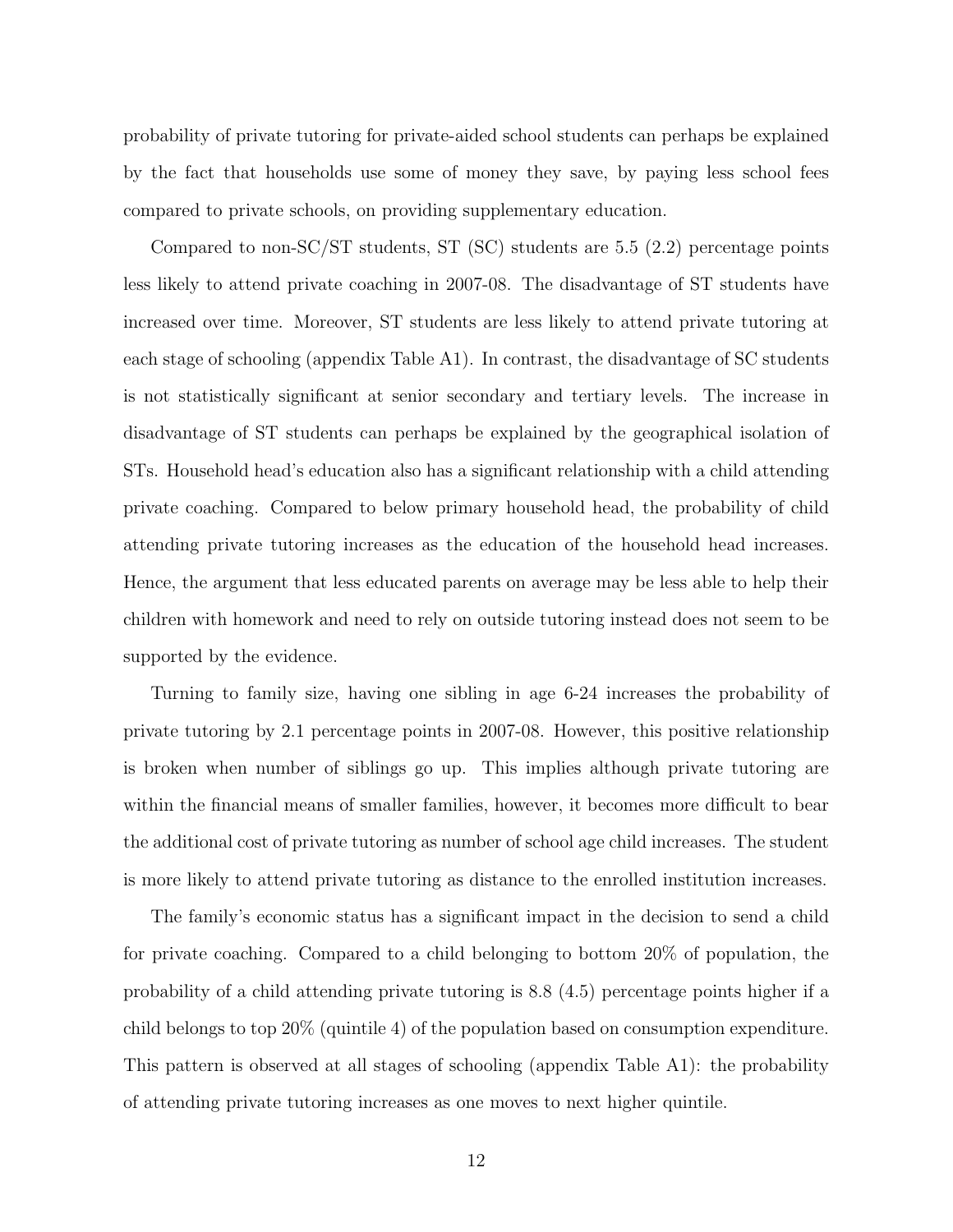Overall, the probability of private tutoring increase as the economic status and education of parents' increases. Similarly, the probability of private tutoring is higher in private schools, English medium schools, and at higher stages of schooling. Moreover, there exists evidence of pro-male bias in households' decision to enroll their child for private tutoring.

#### 4.3 Determinants of private tutoring expenditure

Column (4), (5), and (6) of Table 4 presents the OLS results of determinants of private tutoring expenditure. Our dependent variable is log of expenditure on private tutoring. Only students with positive private tutoring expenditures are included in the estimation. Stage of schooling has a significant relationship with the amount spent on private tutoring. In 2007-08, compared to primary school, students at the middle school spend 21.4 percent more, students at the secondary and senior secondary school spend 52.5 and 76.3 percent more, respectively. Similarly, students at the tertiary level spend 50.8 percent more on private tutoring compared with students at primary stage. Similar patterns are observed in the 1987-88 and 1995-96 data. Presumably, the schooling stage pattern reflects the use of private tutoring to prepare for school leaving examinations, especially grade 10 and grade 12 at the end of secondary and senior secondary schools. Similar pattern is also observed in other countries, for example, in Egypt students in diploma-granting grades spend more on private tutoring (Assad and El-Badaway, 2004).

In 2007-08, students enrolled in private-aided schools spend 7.4 percent more on private tutoring compared with the students enrolled in government schools. Similarly, students in private-unaided schools spend 4.1 percent more. In 1995-96, students enrolled in privateunaided schools spend no different than students enrolled at the government schools, however, students at private-aided schools spend 7.5 percentage more than students at government schools. Thus, the households use some of the savings through less school fees at private-aided schools compared to private schools on providing supplementary education. Students enrolled in English medium schools spend 24.8 percent more in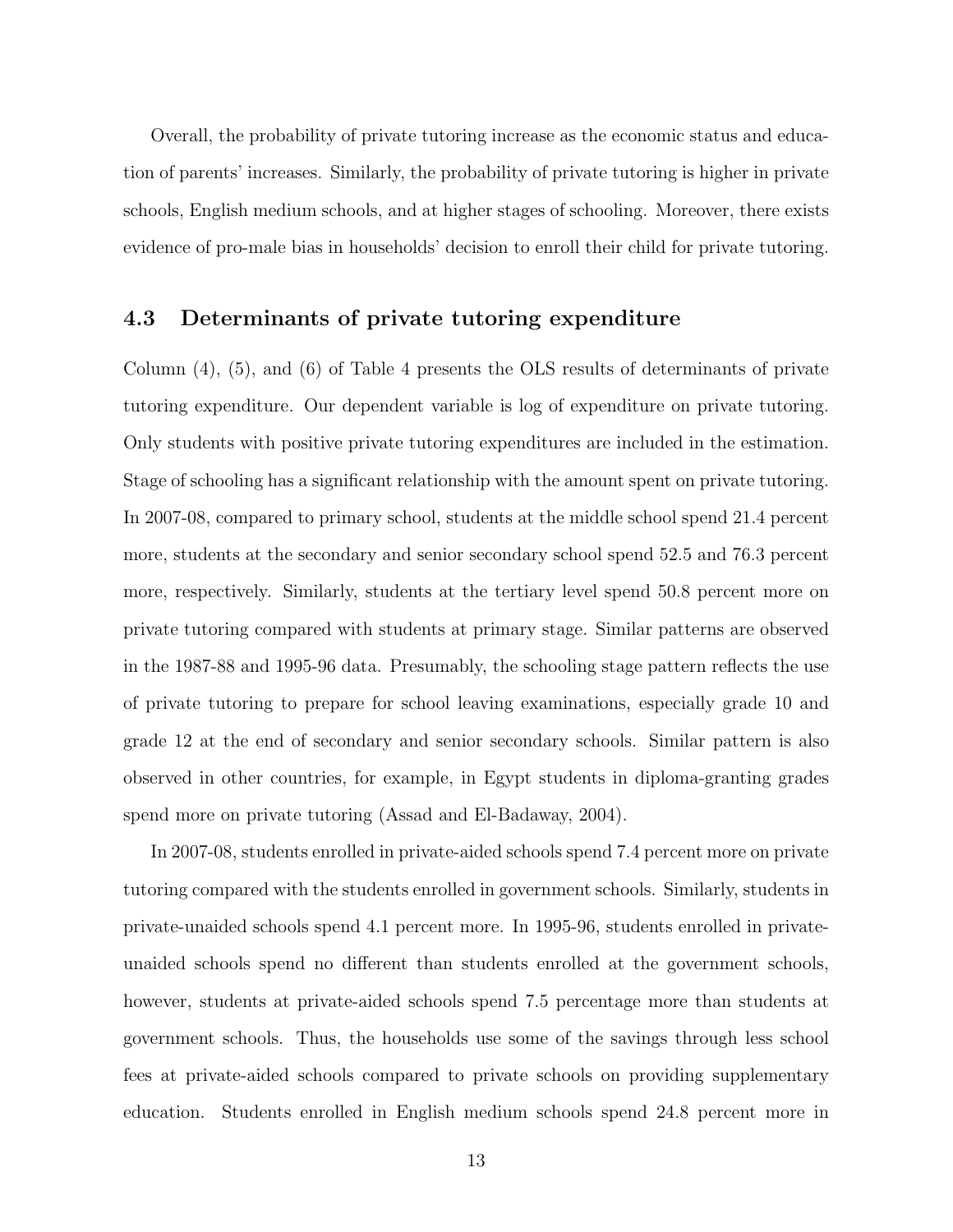2007-08 compared to students enrolled in non-English medium schools. Interestingly, in 1995-96, students at the English medium schools spent 14.7 percent less, while students at English-medium schools were more likely to take private tutoring in both 1995-96 and 2007-08.

A child enrolled for private tutoring in rural areas spend 28.5 percent less in 2007-08 on private tutoring compared with a child enrolled for private tutoring in urban areas. Tansel and Bircan (2006) finds that households who reside in urban areas (locations with population over 20,000) spend 66 percent more on private tutoring than households who reside in rural areas. Kim and Lee (2001) found a similar result in that those households who live in high-density residential development areas spent more on private tutoring in Korea.

There exist evidence of gender bias in how much to spend on private tutoring conditional on positive decision to take private tutoring. In 2007-08, a girl child is not only 2 percent less likely to attend private tutoring, but also households spend 2 percent less on a girl child compared to a boy child conditional on sending them to private coaching. Hence, pro-male bias exists in both stages of decision. Kingdon (2005) also have documented gender bias in the education expenditure in India. Pro-male bias in private tutoring expenditure has also been reported in Pakistan (Aslam and Atherton, 2011), however, the study in Viet Nam by Dang  $(2007)$  found no significant gender differences. Interestingly, the pro-male gender bias in private tutoring expenditure exists only at secondary and senior secondary levels (appendix Table A1) not at the primary and middle levels that implies conditional on sending a child to private tuition, parents spend same on private tuition irrespective of gender if child is in primary or secondary schools.

Students belonging to SC/ST are not only less likely to take private tutoring, but also likely to spend substantially less amount on private tutoring compared to non-SC/ST students. In 2007-08, SC (ST) students are likely to spend 11.2 (10.9) percent less than the non-SC/ST students. The disadvantage for STs in terms of expenditure seems to have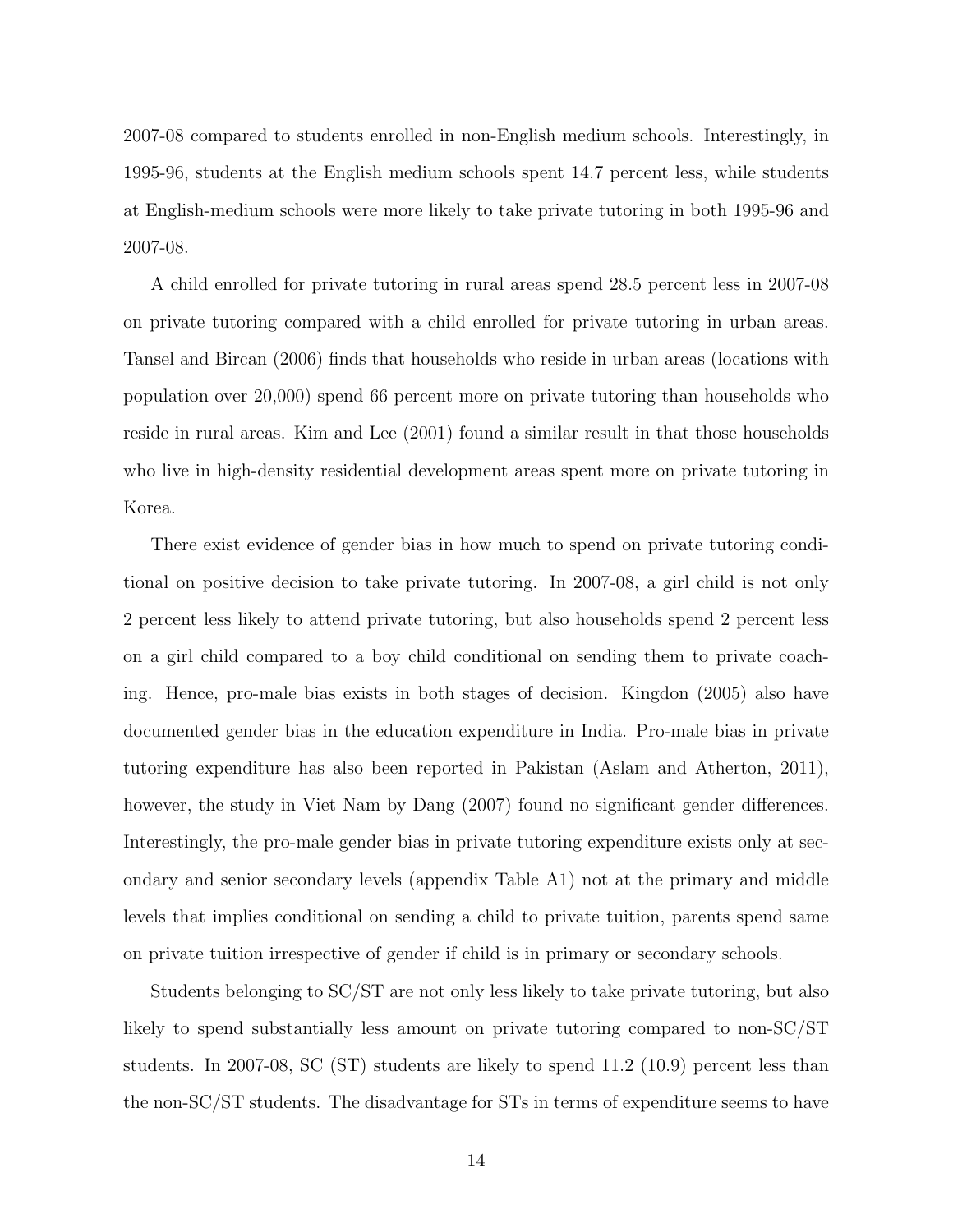declined over time, however in terms of enrollment in private tutoring, the disadvantage seems to have increased over time. In contrast, the disadvantage for SC students in terms of enrollment in private tutoring seems to be same, however in terms of private tutoring expenditure have increased.

Household head's education has a significant impact on household expenditure on private tutoring of a child. As discussed in the last section, the probability of a child attending private tutoring increases with the household head's education. Moreover, there exists a significant positive relationship between household head's education and amount spent on private coaching. Compared to a below primary educated head, as the education of head increases, the households' spend more on the private tutoring. For example, in 2007-08, a household with a secondary (tertiary) educated household head spend about 15.6 (29.2) percent more on a child's private tutoring compared to a household with only below primary educated household head. The higher level of private tutoring expenditure based on higher education level of head existed in earlier periods also.

Another interesting question is whether households with more children spend less per child? There exists a considerable literature on Quantity-Quality tradeoff which argues that investment in human capital decreases as the family size (number of children) increases. In India, Kugler and Kumar (2014) show that an extra child in the family reduces schooling by 0.1 years and reduces the probability of ever attending or being enrolled in school by between 1 and 2 percentage points, respectively. However, they do not consider the amount of investment in monetary terms. Lee (2008) and Kang (2010) use private tutoring expenditures of Korean parents as a proxy for educational investments. Kang (2010) finds that large (small) family size has a strong negative (positive) impact on educational investments for girls but little impact on those for boys. In Turkey and Vietnam also, the number of children in the household is negatively correlated with private tutoring expenditure (Tansel and Bircan, 2006; Dang, 2007). Our paper does not claim any causal relation between family size and investment in child. However, the results indicate that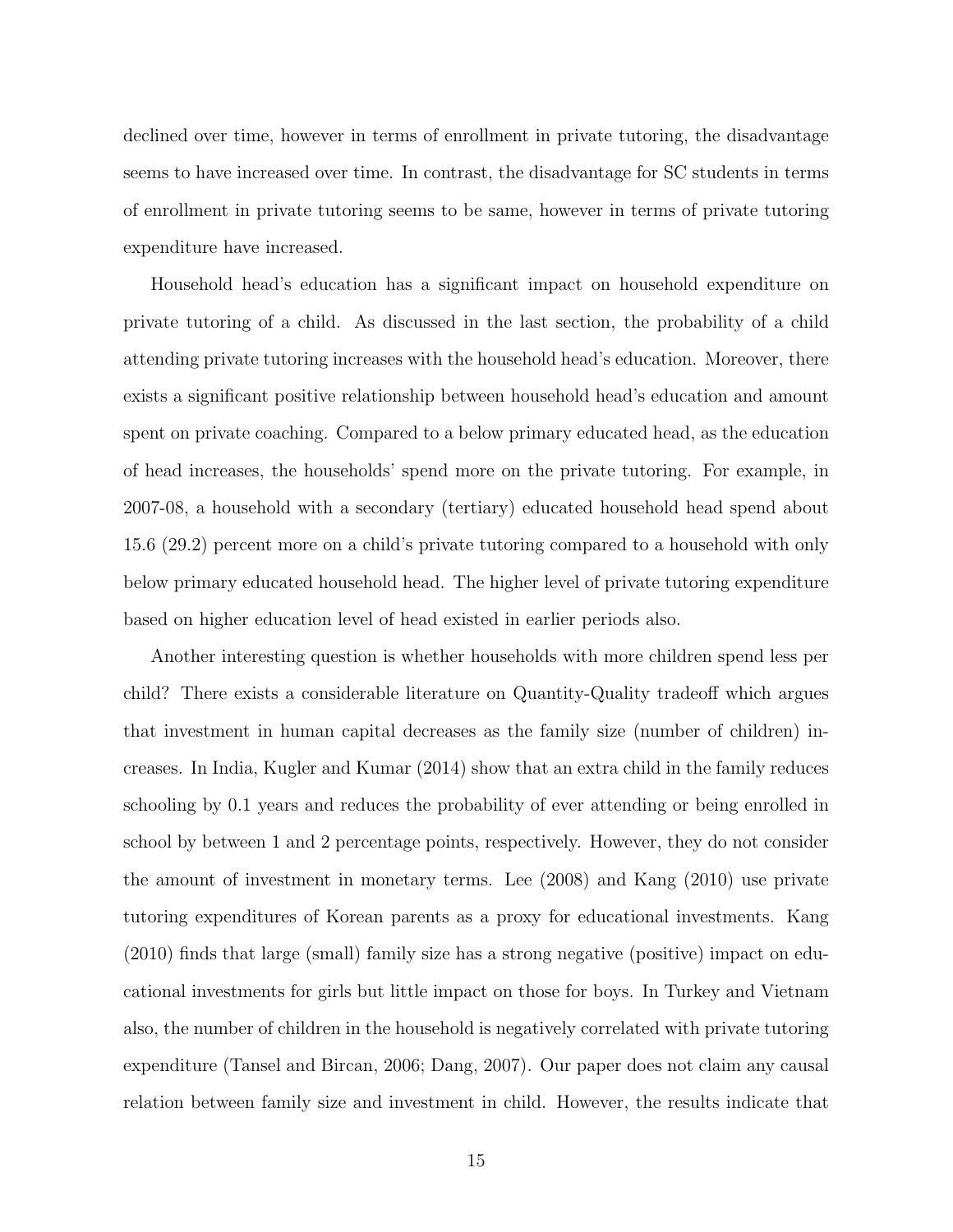quantity-quality tradeoff appear only after a certain family size. For example, compared to having no sibling, having one sibling increase the probability of the taking private tutoring by 2.1 percentage points in 2007-08, however, it does not affect the amount spent on the private tutoring. Nevertheless, having two siblings reduces the amount spent on private tutoring by 3.5 percent compared to having no sibling. Having more than two siblings affect the probability of private tutoring and amount spent on private tutoring negatively.

The households' also spend more on private tutoring as distance to enrolled educational institution increases. The economic ability of a household plays an important role in determining not only the participation in private tutoring but also the amount spent on private tutoring. A household with higher total per capita consumption expenditure also spends more on private tutoring, after controlling for other variables.[17](#page-18-0) As private tutoring expenditure, as well as household per capita expenditure, is in log form, the coefficient on household expenditure per capita can be roughly interpreted as the income elasticity of private tutoring. Our estimated elasticity in 2007-08 is 0.36: that is, holding other things constant, a 1% increase in household per capita consumption expenditure is associated with 0.36% increase in the expenditure on private tutoring per child. The elasticity estimate in 1987-88 data is also 0.36, however, in the 1995-96 data, the elasticity estimate is 0.59. The Tobit model provide similar estimates for 2007-08 (Table 5): the unconditional marginal effect of 0.36 is the expenditure elasticity for all of the households while 0.39 is the expenditure elasticity for the households with positive private tutoring expenditures. Kim and Lee (2010) finds an estimated elasticity of 0.54 for the average household, while Psacharopoulous and Papakonstantinou (2005) finds demand for private tutoring highly inelastic in Greece. In contrast, Tansel and Bircan (2006) finds demand for

<span id="page-18-0"></span><sup>&</sup>lt;sup>17</sup>The per capita consumption expenditure is taken as a proxy for per capita income. In the Engel curve literature, total expenditure is commonly used as a proxy for income for two reasons. First, total expenditure is considered to reflect permanent income better than income itself. Second, total expenditure is less prone to measurement errors compared to income.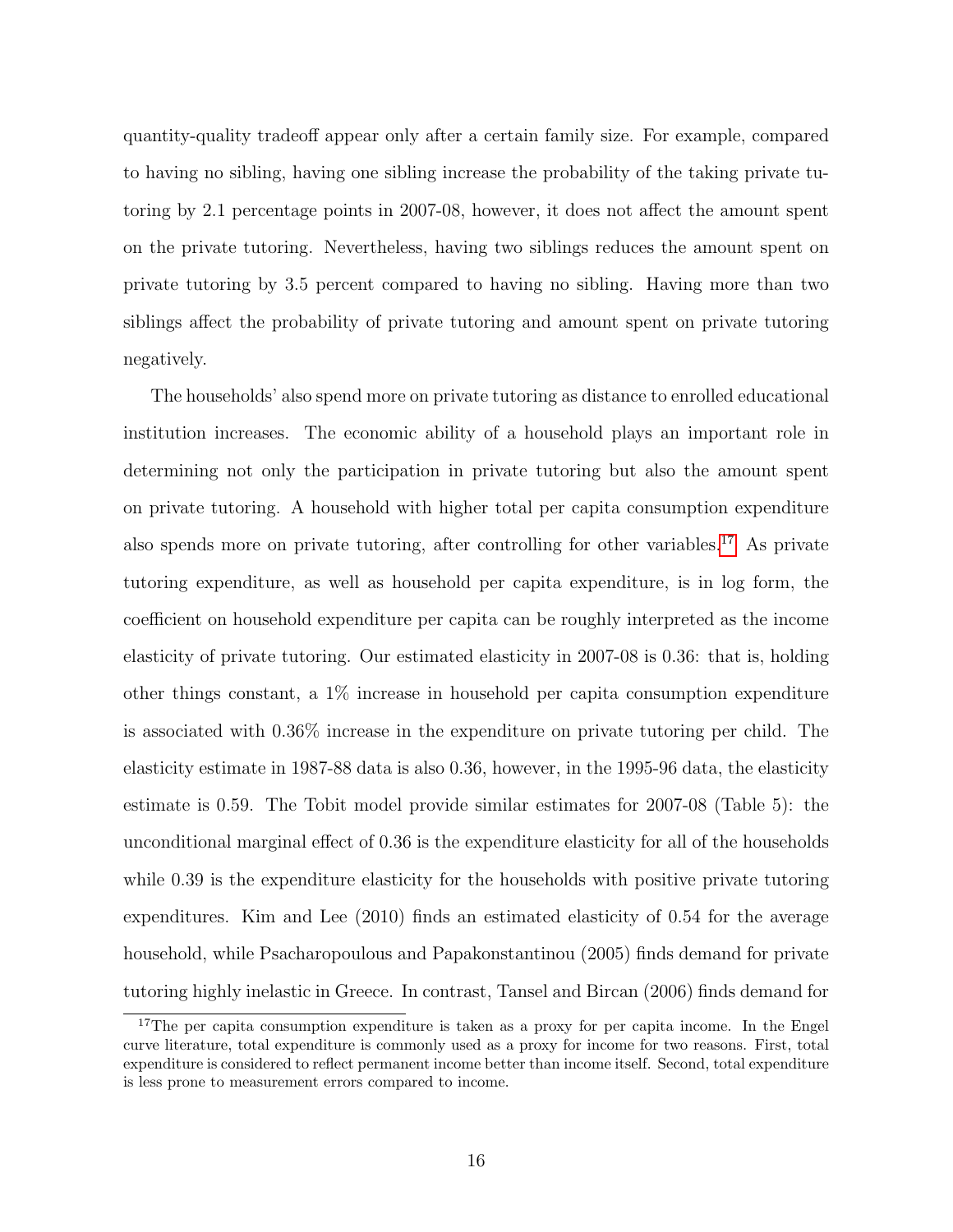private tutoring to be unitary elastic in Turkey. We also estimated our models separately for different stages of schooling for 2007-08, and results are reported in appendix Table A1. The elasticity is less than one for all stages of schooling. The elasticity is 0.35 for primary level while it is 0.45 for senior secondary level. Hence households increase private tutoring expenditure more at higher level of schooling for the same 1% increase in household per capita consumption expenditure. Dang (2007) finds an elasticity of 0.53 for lower secondary and 0.43 for primary students in Vietnam.

### 5 Conclusion

This paper first documents the incidence and cost of private tutoring in India over time. Then it examines the factors that drive the decision to attend private tutoring, and conditional on attending private tutoring how much to spend on private tutoring. The concept of private tutoring is not a new development for India. A significant proportion of students attended private tutoring even in 1986-87. The prevalence of private tutoring has grown steadily over time.

This paper finds that private tutoring in India is a necessity at all stages of schooling, and there is a much higher probability of attending private tutoring at secondary and senior secondary levels. The evidence suggests that students with better family and socioeconomic backgrounds, living in urban areas are more likely to attend private tutoring. Similarly, students with better educated parents and from private schools are more likely to attend private tutoring. There is also a strong evidence of pro-male bias not only in the decision to enroll a child for private tutoring but also in how much to spend on private tutoring at the secondary and senior secondary levels.

From the evidence, it seems that private tutoring is less about remedial help for students to keep up with their peers, and much more about competition and creation of differentials. Given this, the existence and expansion of private tutoring has great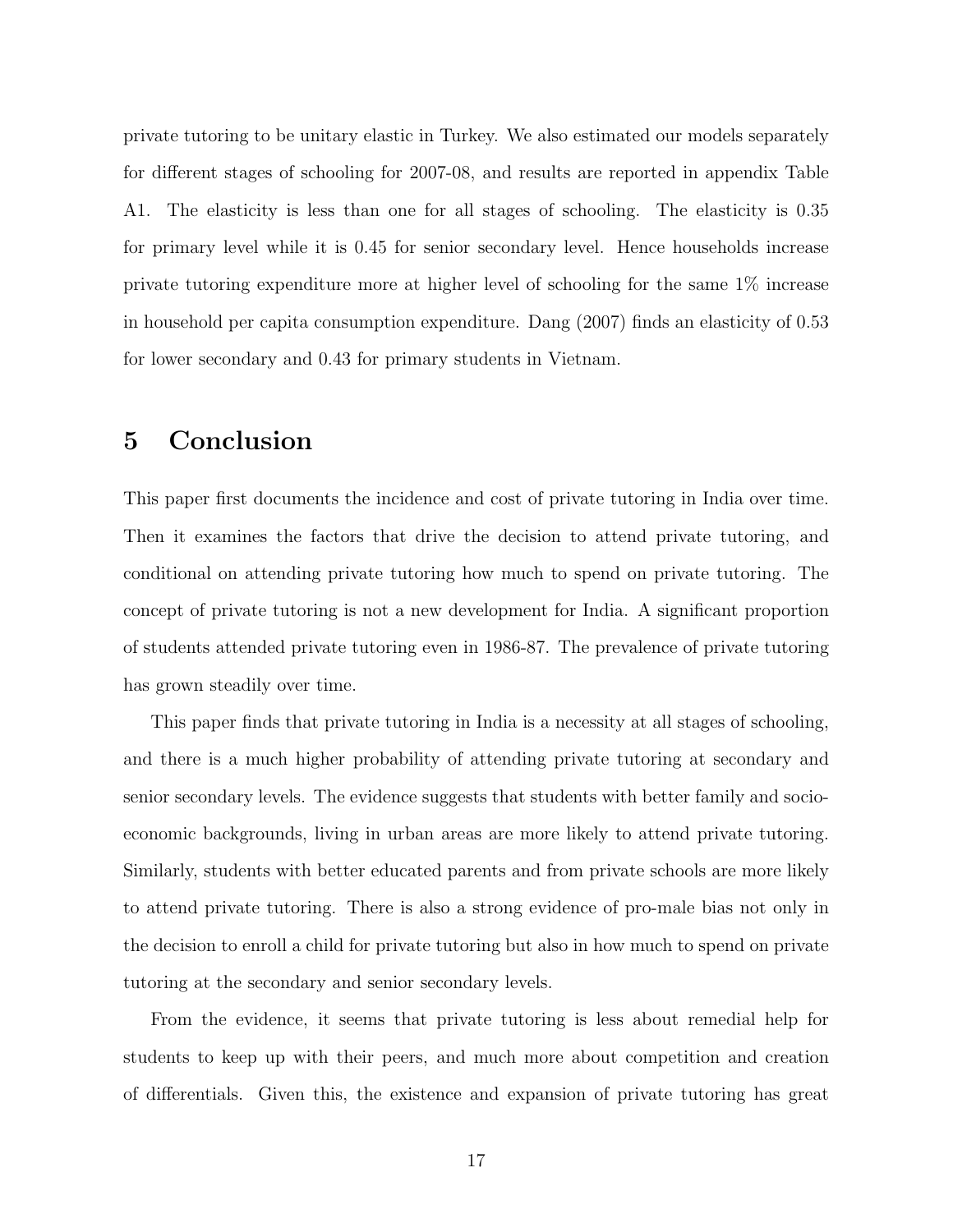implications for equality of opportunities and the government efforts towards creating a level field through mass provision of public education.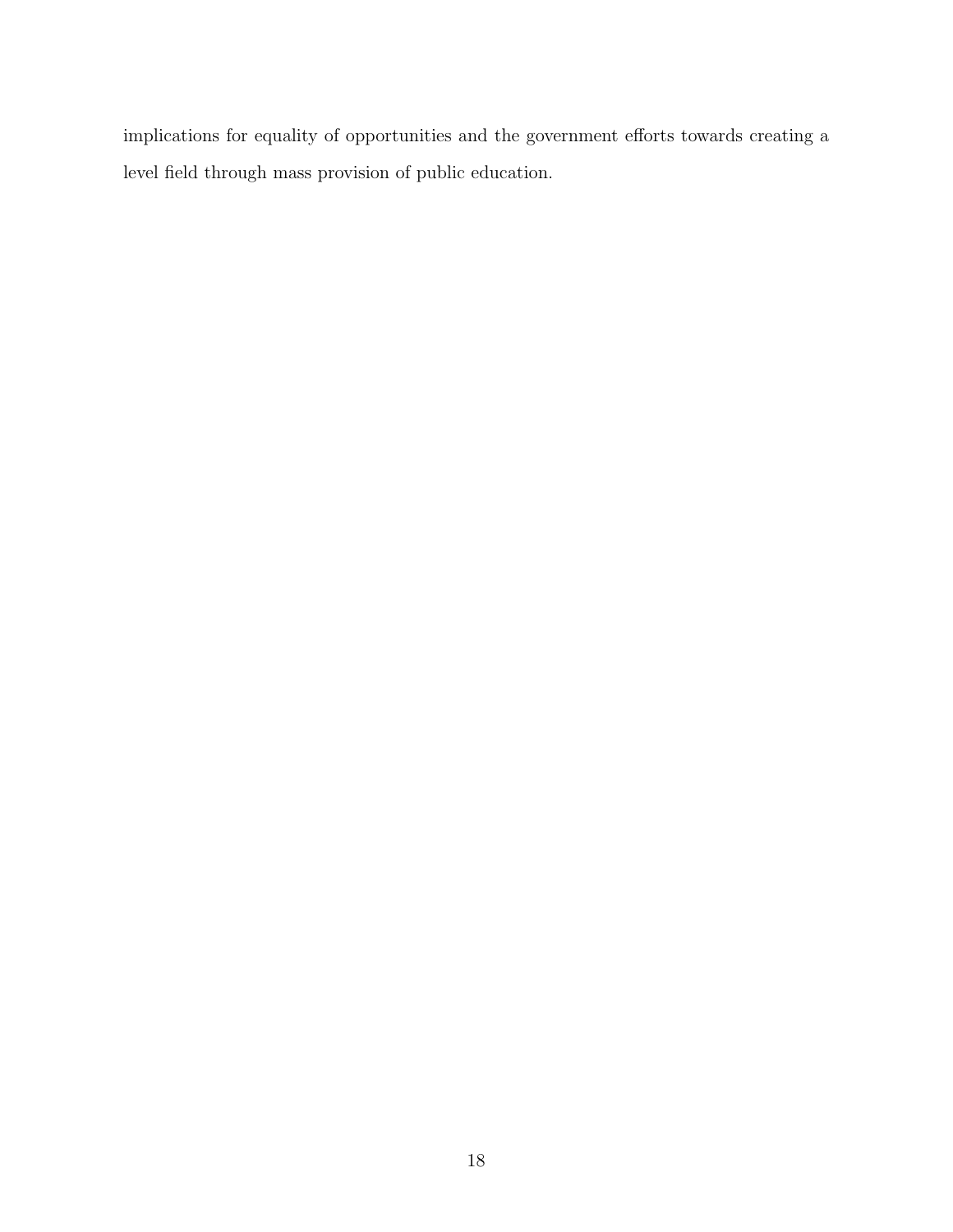# References

- [1] ASER Centre (2013). Annual Status of Education Report. New Delhi.
- [2] Aslam, M and Atherton, P (2012). The Shadow Education Sector in India and Pakistan: The Determinants, Benefits and Equity Effects of Private Tutoring. ESP Working Paper Series, 38.
- [3] Assad, R and El-Badawy, A (2004). Private and Group Tutoring in Egypt: Where Is the Gender Inequality? Paper presented at the Economic Research Forum 11th Annual Conference: Post Conflict Reconstruction, 14–16 December, Beirut, Lebanon
- [4] Bray, M and Lykins, C (2011). Shadow Education: Private Supplementary Tutoring and Its Implications for Policy Makers in Asia. CERC Monograph Series in Comparative and International Education and Development, No. 9.
- [5] Bray, M and Kwok, P (2003). Demand for Private Supplementary Tutoring: Conceptual Considerations, and Socio-economic Patterns in Hong Kong. Economics of Education Review, 22, 611–20.
- [6] Briggs, D. C (2001). The Effect of Admissions Test Preparation: Evidence from NELS: 88. Chance, 14(1):10–18.
- [7] Cameroon, A. C and Trivedi, P. K (2009). Microeconometrics Using Stata. Stata Press.
- [8] Dang, H and Rogers, F. H (2008). The Growing Phenomenon of Private Tutoring: Does It Deepen Human Capital, Widen Inequalities, or Waste Resources? World Bank Research Observer, 23(2), 161-200.
- [9] Dang, H (2007). The Determinants and Impact of Private Tutoring Classes in Vietnam. Economics of Education Review, 26(6), 684-99.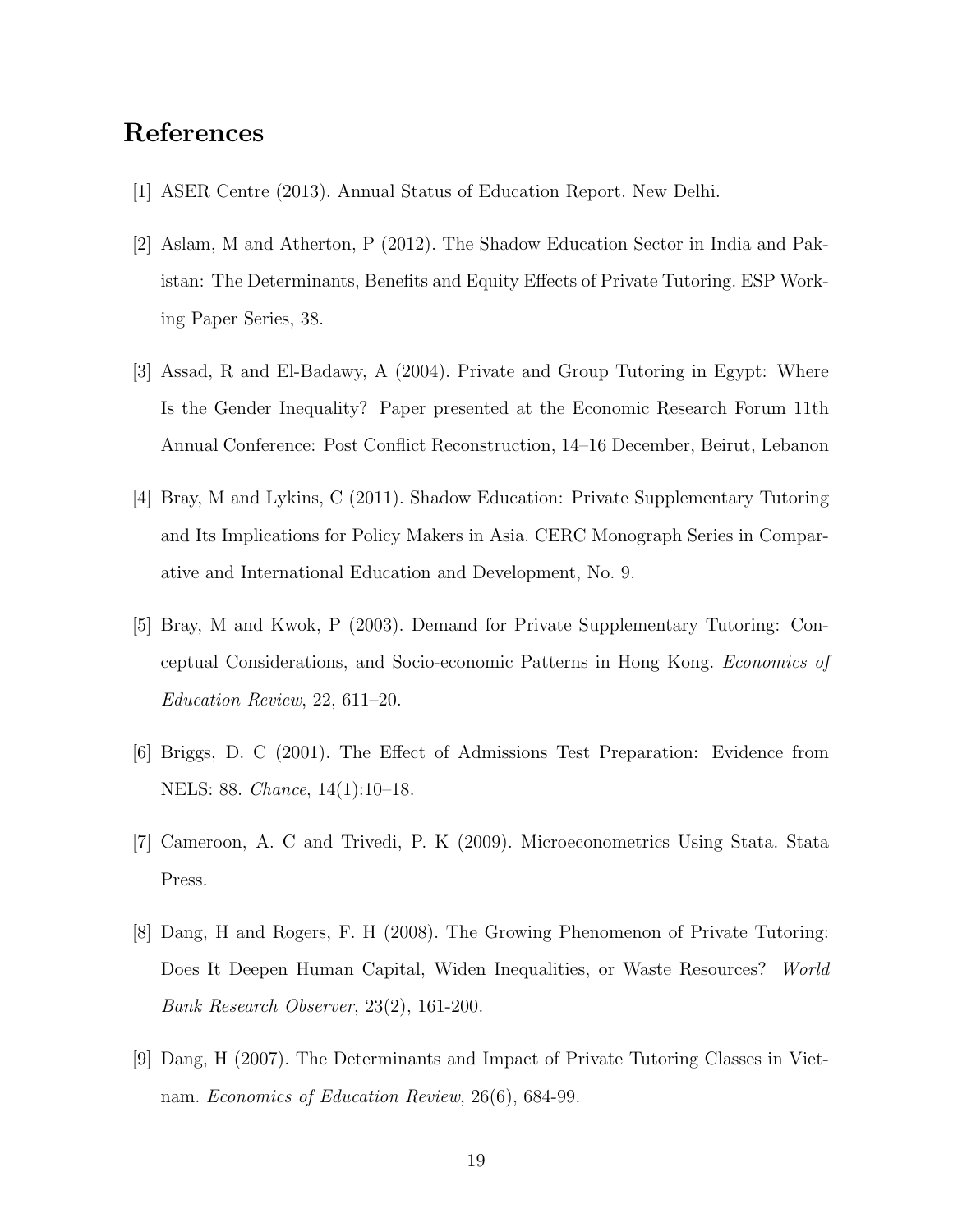- [10] Dongre, A and Tewary, V (2014). Impact of Private Tutoring on Learning Levels: Evidence from India. AI Working Paper Series.
- [11] Gurun, A and Millimet, D. L (2008). Does Private Tutoring Payoff? IZA Discussion Paper, 3637.
- [12] Jayachandran, S (2014). Incentives to teach badly: After-school tutoring in developing countries. Journal of Development Economics, doi:10.1016/j.jdeveco.2014.02.008.
- [13] Kang, C (2007). Does Money Matter? The Effect of Private Educational Expenditures on Academic Performance. Working Paper No. 0704, National University of Singapore, Department of Economics.
- [14] Kim, S and Lee, J (2010). Private Tutoring and Demand for Education in South Korea. Economic Development and Cultural Change, 58(2), 259-96.
- [15] Kingdon, G (2005). Where Has All the Bias Gone? Detecting Gender Bias in the Intrahousehold Allocation of Educational Expenditure. Economic Development and Cultural Change, 53(2), 409-51.
- [16] Kugler, A and Kumar, S (2014). Preference for Boys, Family Size and Educational Attainment in India. Mimeo, Sam Houston University.
- [17] Madan, D (2008). Sample selection versus two-part models revisited: The case of female smoking and drinking. Journal of Health Economics, 27, 300–307.
- [18] Ono, H (2007). Does Examination Hell Pay Off ? A Cost-Benefit Analysis of "Ronin" and College Education in Japan. Economics of Education Review, 26(3):271-84.
- [19] Sujatha, K. (2014). Private tuition in India: trends and issues. Revue internationale d'éducation de Sèvres [En ligne], Colloque : L'éducation en Asie en 2014 : Quels enjeux mondiaux ?, URL : http://ries.revues.org/3913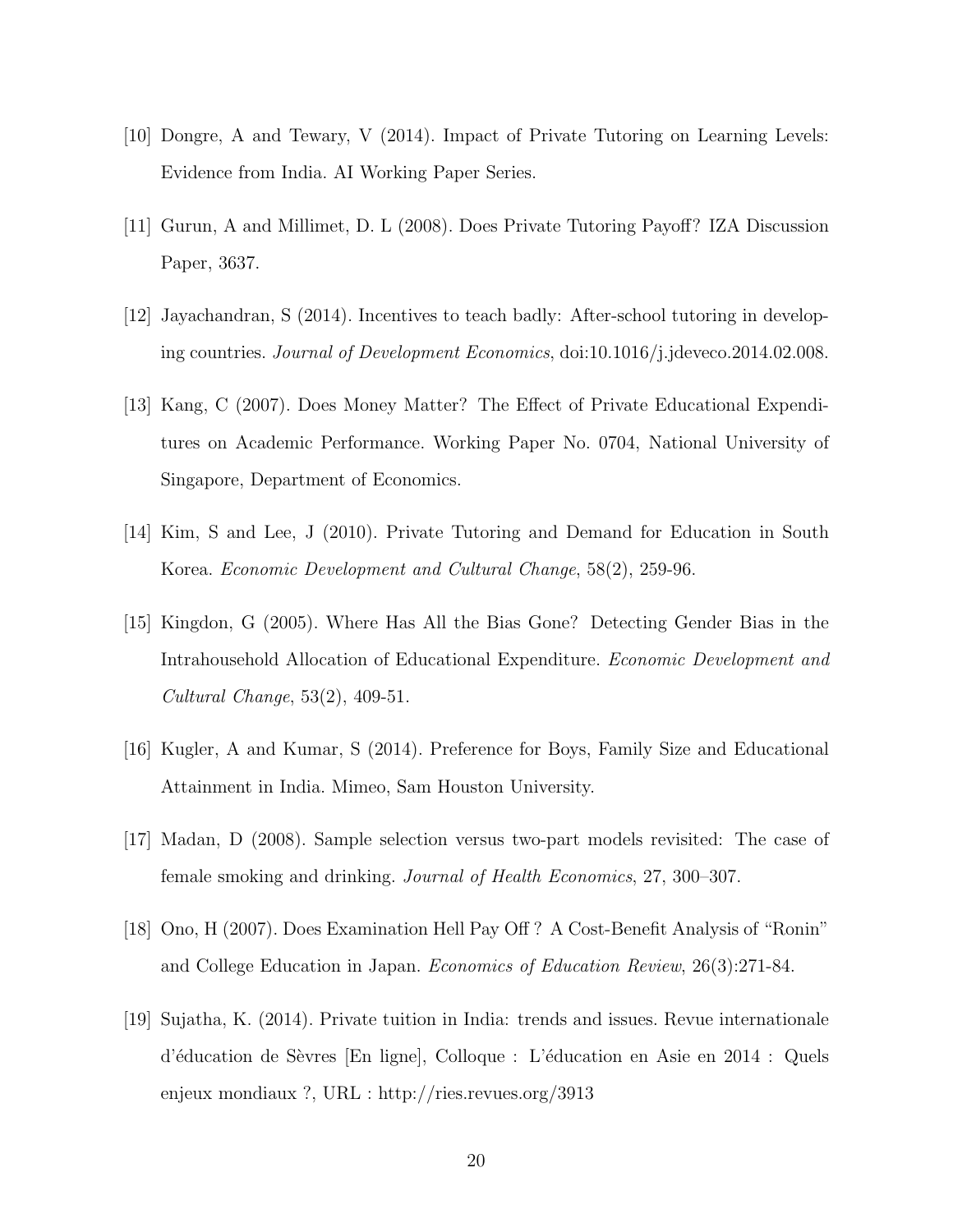- [20] Tansel, A and Bircan, F (2006). Demand for Education in Turkey: A Tobit Analysis of Private Tutoring Expenditures. Economics of Education Review, 25(3): 303-313.
- [21] Wooldridge, J (2010), Econometric Analysis of Cross Section and Panel Data. The MIT Press, 2nd edition.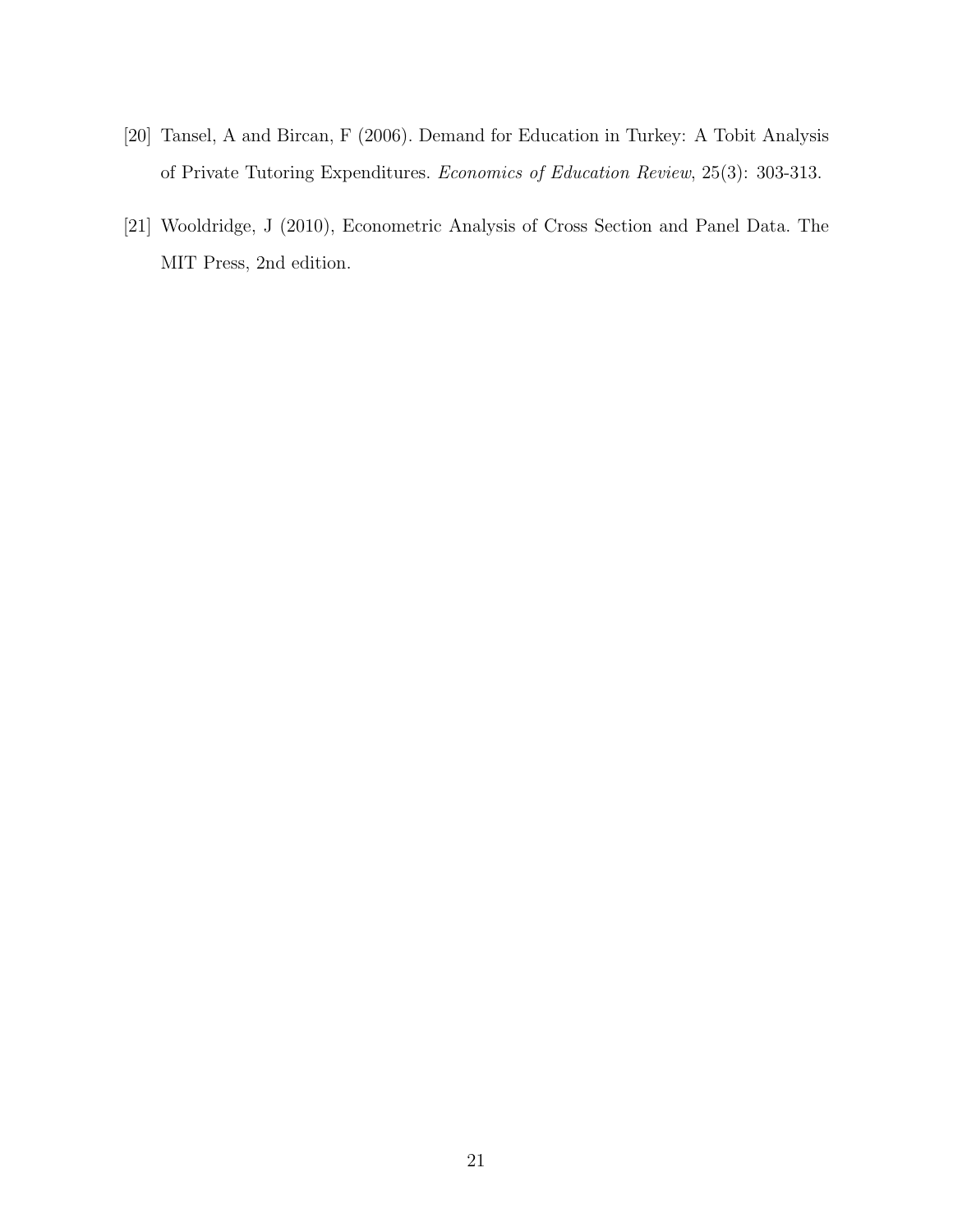|                                                       | 1986-87 | 1995-96 | 2007-08 |
|-------------------------------------------------------|---------|---------|---------|
| Total number of household surveyed                    | 77.011  | 72,883  | 100,581 |
| Total number of persons surveyed                      | 430.662 | 371,608 | 445.960 |
| Total in age group $(6-24)$                           | 191,254 | 153.256 | 160,076 |
| Currently Attending in age group (6-24)               | 96.601  | 91.407  | 92.349  |
| Education expenditure reported age $6-24$ & attending | 93.516  | 89,979  | 91,294  |

### **Table 1: Sample Descriptive**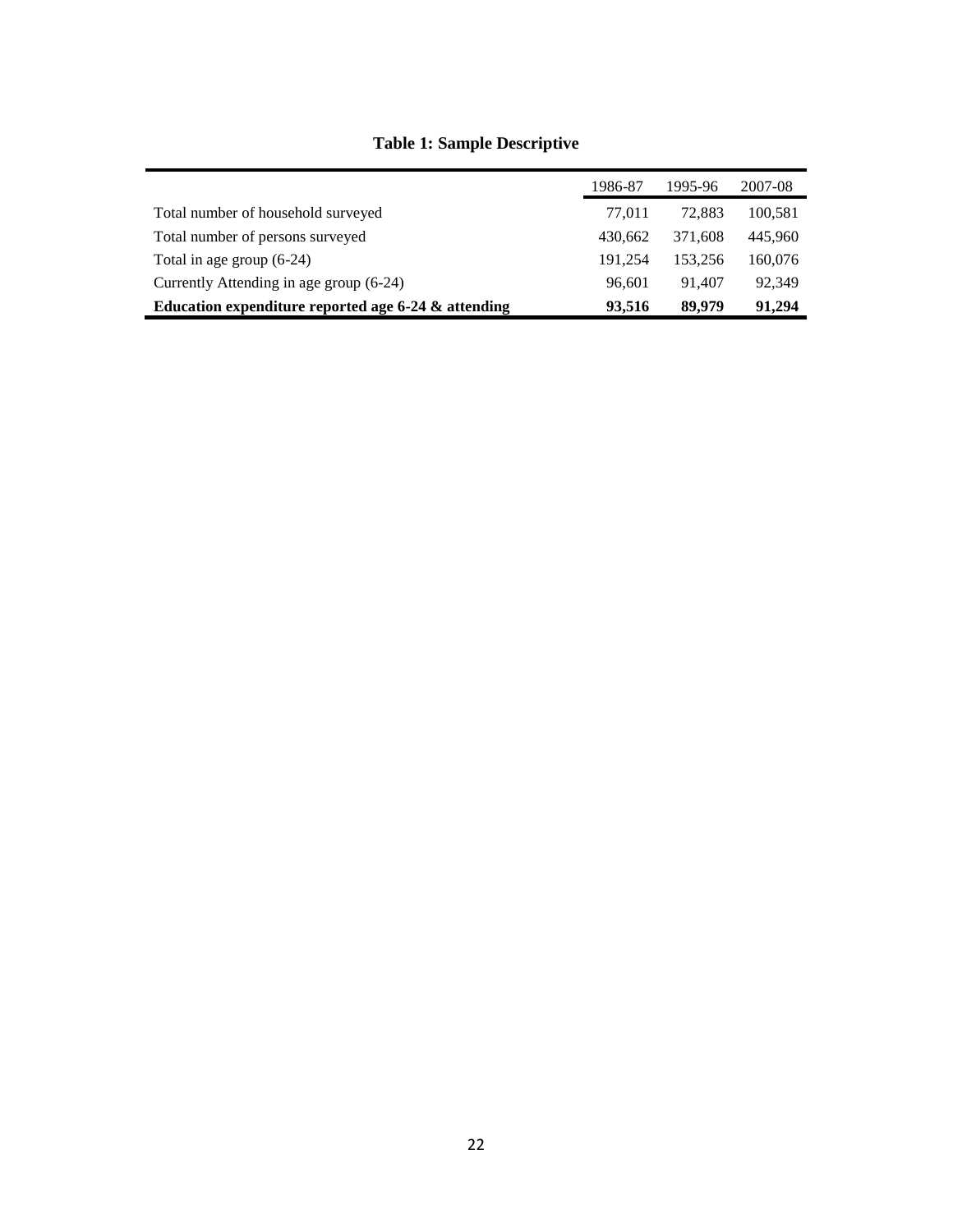|                                                | 1986-87 | 1995-96                 | 2007-08 | 1986-87                 | 1995-96                 | 2007-08                                                           | 1986-87 | 1995-96           | 2007-08 |  |
|------------------------------------------------|---------|-------------------------|---------|-------------------------|-------------------------|-------------------------------------------------------------------|---------|-------------------|---------|--|
|                                                |         |                         |         | a. By area or residence |                         |                                                                   |         |                   |         |  |
|                                                |         | <b>Rural</b>            |         |                         | Urban                   |                                                                   |         | All               |         |  |
| Primary                                        | 7.52    | 9.08                    | 11.24   | 17.32                   | 22.61                   | 21.78                                                             | 10.09   | 12.36             | 13.45   |  |
| Middle                                         | 14.46   | 17.47                   | 17.17   | 24.22                   | 30.01                   | 28.34                                                             | 17.54   | 21.40             | 19.94   |  |
| Secondary                                      | 27.00   | 28.62                   | 26.55   | 36.31                   | 41.79                   | 40.35                                                             | 30.26   | 33.28             | 30.46   |  |
| Sr. Secondary                                  | 21.99   | 24.13                   | 25.03   | 27.53                   | 33.87                   | 41.24                                                             | 24.74   | 28.68             | 31.16   |  |
| Tertiary                                       | 18.91   | 14.44                   | 16.43   | 17.53                   | 21.24                   | 20.20                                                             | 17.98   | 18.83             | 18.39   |  |
| All                                            | 12.12   | 13.86                   | 15.65   | 22.55                   | 27.95                   | 27.74                                                             | 15.34   | 18.09             | 18.81   |  |
|                                                |         |                         |         | b. By school type       |                         |                                                                   |         |                   |         |  |
| Private-aided<br>Private-unaided<br>Government |         |                         |         |                         |                         |                                                                   |         |                   |         |  |
| Primary                                        | 17.71   | 19.29                   | 16.88   |                         | 22.89                   | 19.22                                                             | 8.13    | 9.83              | 11.98   |  |
| Middle                                         | 21.96   | 24.17                   | 21.34   |                         | 30.26                   | 25.16                                                             | 15.53   | 18.12             | 18.68   |  |
| Secondary                                      | 32.07   | 36.92                   | 31.56   |                         | 40.98                   | 32.09                                                             | 29.07   | 29.39             | 29.62   |  |
| Sr. Secondary                                  | 26.27   | 27.88                   | 29.79   |                         | 34.84                   | 33.30                                                             | 23.31   | 25.27             | 30.82   |  |
| Tertiary                                       | 21.38   | 19.60                   | 11.40   |                         | 20.13                   | 16.43                                                             | 14.35   | 17.83             | 22.80   |  |
| All                                            | 22.38   | 22.19                   | 20.23   |                         | 29.52                   | 24.76                                                             | 12.63   | 14.63             | 17.29   |  |
| c. By social group                             |         |                         |         |                         |                         |                                                                   |         |                   |         |  |
|                                                |         | <b>Scheduled Tribes</b> |         |                         | <b>Scheduled Castes</b> |                                                                   |         | <b>Others</b>     |         |  |
| Primary                                        | 4.06    | 4.74                    | 5.81    | 7.99                    | 9.77                    | 11.78                                                             | 10.99   | 13.90             | 14.98   |  |
| Middle                                         | 8.59    | 9.92                    | 9.25    | 12.76                   | 18.44                   | 17.52                                                             | 18.95   | 22.91             | 21.89   |  |
| Secondary                                      | 18.45   | 17.79                   | 17.99   | 24.36                   | 29.57                   | 25.86                                                             | 31.83   | 35.09             | 32.60   |  |
| Sr. Secondary                                  | 19.89   | 26.72                   | 18.28   | 27.37                   | 23.93                   | 25.41                                                             | 24.65   | 29.54             | 33.12   |  |
| Tertiary                                       | 11.02   | 6.57                    | 17.33   | 16.47                   | 14.75                   | 17.80                                                             | 18.36   | 19.80             | 18.53   |  |
| All                                            | 7.11    | 8.01                    | 8.78    | 11.60                   | 14.24                   | 15.95                                                             | 16.58   | 19.91             | 20.69   |  |
|                                                |         |                         |         | d. By Gender            |                         |                                                                   |         |                   |         |  |
|                                                |         | <b>Boys</b>             |         |                         | <b>Girls</b>            |                                                                   |         | <b>ALL</b>        |         |  |
| Primary                                        | 10.15   | 12.71                   | 14.00   | 10.00                   | 11.88                   | 12.79                                                             | 10.09   | 12.36             | 13.45   |  |
| Middle                                         | 17.50   | 21.67                   | 20.84   | 17.63                   | 20.98                   | 18.81                                                             | 17.55   | 21.40             | 19.94   |  |
| Secondary                                      | 30.71   | 33.15                   | 32.60   | 29.20                   | 33.50                   | 27.58                                                             | 30.26   | 33.28             | 30.46   |  |
| Sr. Secondary                                  | 25.41   | 28.51                   | 32.58   | 23.11                   | 28.98                   | 29.06                                                             | 24.74   | 28.68             | 31.16   |  |
| Tertiary                                       | 18.93   | 19.62                   | 18.82   | 16.03                   | 17.54                   | 17.81                                                             | 17.98   | 18.83             | 18.39   |  |
| All                                            | 15.89   | 18.70                   | 19.88   | 14.38                   | 17.20                   | 17.46                                                             | 15.34   | 18.09             | 18.81   |  |
|                                                |         |                         |         |                         |                         | e. By quintile based household per capita consumption expenditure |         |                   |         |  |
|                                                |         | <b>Quintile 1</b>       |         |                         | <b>Quintile 3</b>       |                                                                   |         | <b>Quintile 5</b> |         |  |
| Primary                                        | 6.59    | 5.13                    | 10.33   | 9.28                    | 14.28                   | 13.66                                                             | 15.72   | 18.62             | 19.82   |  |
| Middle                                         | 11.25   | 12.05                   | 14.01   | 16.87                   | 19.86                   | 19.65                                                             | 23.28   | 27.87             | 28.44   |  |
| Secondary                                      | 21.97   | 15.81                   | 21.58   | 27.47                   | 28.28                   | 29.71                                                             | 37.80   | 41.77             | 38.80   |  |
| Sr. Secondary                                  | 18.64   | 13.54                   | 19.18   | 21.56                   | 17.92                   | 31.81                                                             | 29.44   | 36.28             | 36.77   |  |
| Tertiary                                       | 15.26   | 5.74                    | 14.02   | 19.72                   | 16.01                   | 18.94                                                             | 18.84   | 21.13             | 19.21   |  |
| $\mathop{\rm All}\nolimits$                    | 9.32    | 7.19                    | 12.56   | 13.82                   | 17.39                   | 18.81                                                             | 22.83   | 26.90             | 26.87   |  |

### **Table 2: Proportion of students in age group (6-24) attending private tutoring by stage of schooling**

Note: in 1987-88 data, schools are classified in two categories private vs. government, hence private unaided include all private.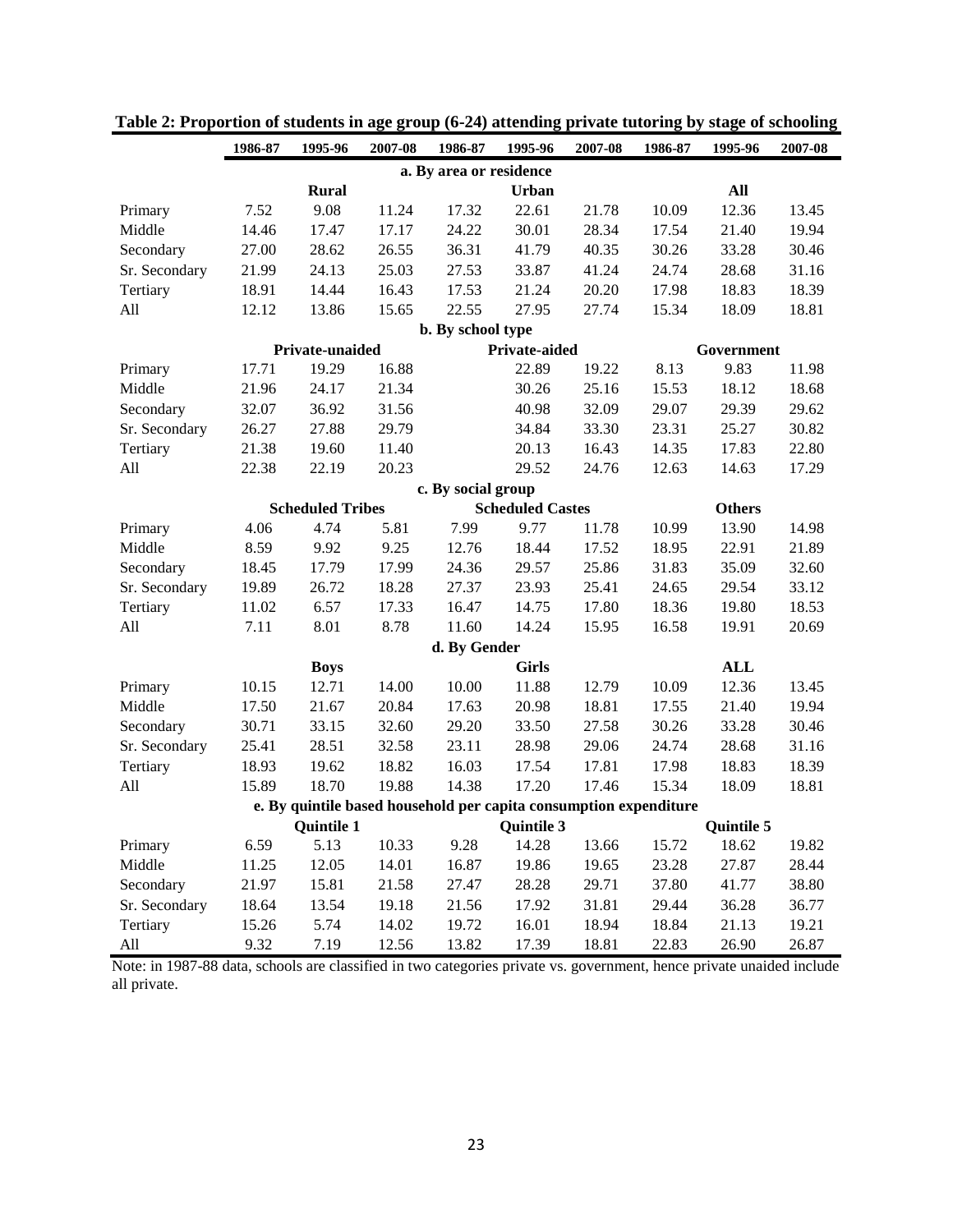|                      |                                       |         | All currently attending school |         | <b>Currently taking private</b><br>coaching |         |         |  |
|----------------------|---------------------------------------|---------|--------------------------------|---------|---------------------------------------------|---------|---------|--|
|                      |                                       | 1986-87 | 1995-96                        | 2007-08 | 1986-87                                     | 1995-96 | 2007-08 |  |
| <b>Primary</b>       | Average private tutoring expenditure  | 76.08   | 106.63                         | 129.66  | 754.02                                      | 862.95  | 964.02  |  |
|                      | % of private education expenditure    | 5.01    | 5.71                           | 6.41    | 49.27                                       | 45.87   | 47.48   |  |
|                      | % of household per capita expenditure | 0.98    | 0.98                           | 1.40    | 9.76                                        | 7.90    | 10.43   |  |
| <b>Middle</b>        | Average private tutoring expenditure  | 186.87  | 272.19                         | 283.45  | 1065.32                                     | 1271.63 | 1421.81 |  |
|                      | % of private education expenditure    | 6.94    | 8.16                           | 8.34    | 39.43                                       | 37.93   | 41.72   |  |
|                      | % of household per capita expenditure | 2.37    | 2.29                           | 2.75    | 13.47                                       | 10.69   | 13.78   |  |
| <b>Secondary</b>     | Average private tutoring expenditure  | 476.21  | 610.86                         | 680.72  | 1573.85                                     | 1835.68 | 2234.53 |  |
|                      | % of private education expenditure    | 11.92   | 13.07                          | 12.47   | 39.30                                       | 39.12   | 40.88   |  |
|                      | % of household per capita expenditure | 5.62    | 4.83                           | 6.03    | 18.54                                       | 14.53   | 19.78   |  |
| <b>Sr. Secondary</b> | Average private tutoring expenditure  | 595.76  | 916.46                         | 1258.95 | 2407.97                                     | 3195.52 | 4040.38 |  |
|                      | % of private education expenditure    | 9.77    | 11.63                          | 12.56   | 39.47                                       | 40.08   | 40.30   |  |
|                      | % of household per capita expenditure | 7.07    | 5.73                           | 8.90    | 28.57                                       | 19.97   | 28.56   |  |
| <b>Tertiary</b>      | Average private tutoring expenditure  | 453.14  | 653.81                         | 724.41  | 2520.08                                     | 3472.95 | 3938.16 |  |
|                      | % of private education expenditure    | 6.51    | 7.33                           | 5.86    | 36.09                                       | 38.79   | 31.82   |  |
|                      | % of household per capita expenditure | 4.32    | 3.68                           | 4.65    | 23.99                                       | 19.56   | 25.28   |  |
| All                  | Average private tutoring expenditure  | 189.42  | 273.00                         | 361.58  | 1234.70                                     | 1509.01 | 1922.24 |  |
|                      | % of private education expenditure    | 6.62    | 7.54                           | 8.07    | 42.91                                       | 41.43   | 42.77   |  |
|                      | % of household per capita expenditure | 2.30    | 2.11                           | 3.09    | 14.96                                       | 11.69   | 16.45   |  |

#### **Table 3: Per child (academic year) average cost of private tutoring (6-24 age group) in Indian Rupees at 2007-08 prices**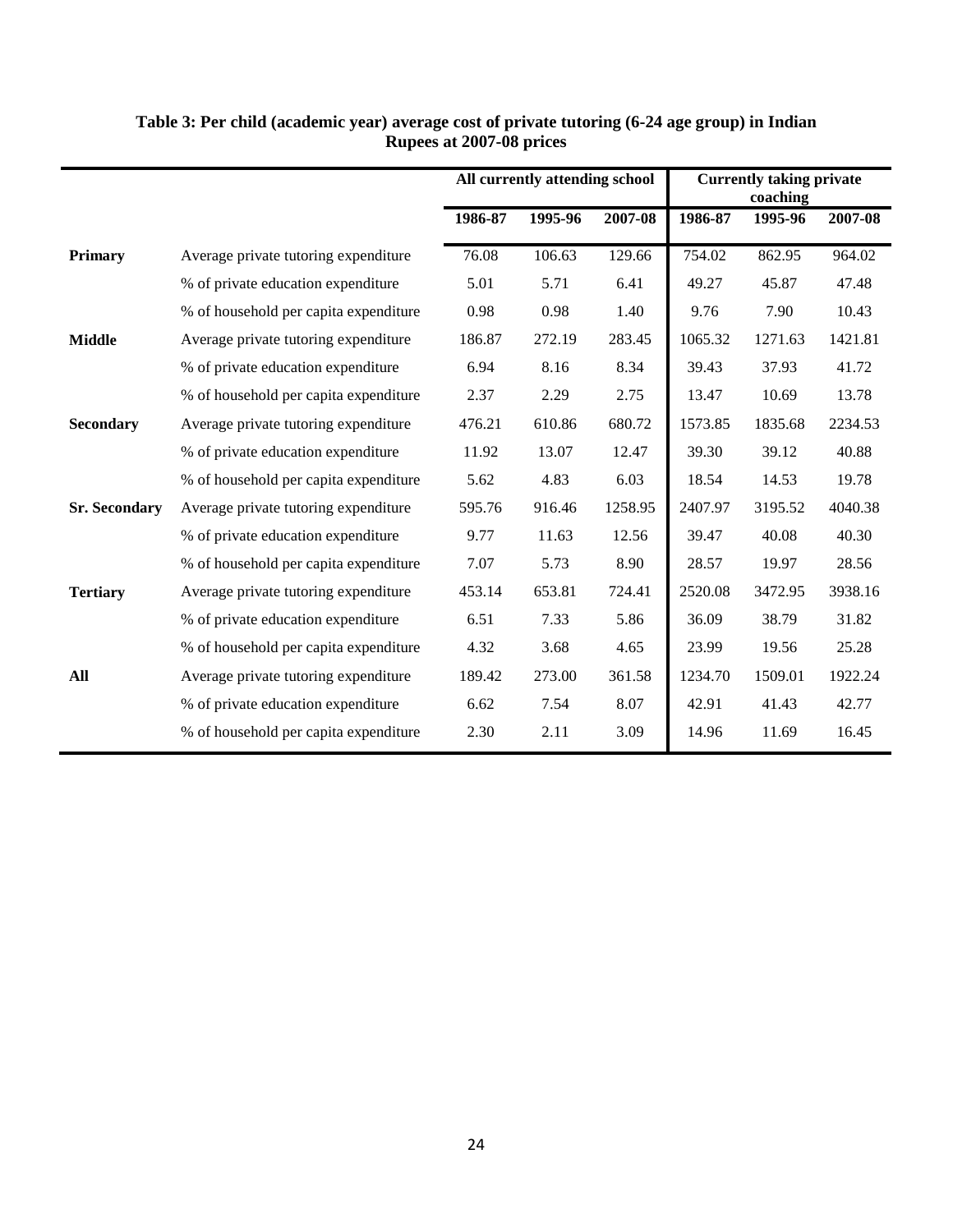| Table $\pi$ , students demand for private tutoring (age 0-24), frui die model<br>Dependent variable | Attend private tutoring=1; Not attend<br>private coaching=0 |             |             | Log of private tutoring expenditure<br>condition on attending private coaching |             |             |  |  |
|-----------------------------------------------------------------------------------------------------|-------------------------------------------------------------|-------------|-------------|--------------------------------------------------------------------------------|-------------|-------------|--|--|
| Estimation method                                                                                   |                                                             | <b>OLS</b>  |             |                                                                                | <b>OLS</b>  |             |  |  |
|                                                                                                     | (1)                                                         | (2)         | (3)         | (4)                                                                            | (5)         | (6)         |  |  |
| <b>Reference: Attending Primary School</b>                                                          |                                                             |             |             |                                                                                |             |             |  |  |
| <b>Attending Middle School</b>                                                                      | $0.049***$                                                  | $0.052***$  | $0.049***$  | $0.230***$                                                                     | $0.207***$  | $0.214***$  |  |  |
|                                                                                                     | (0.004)                                                     | (0.006)     | (0.005)     | (0.021)                                                                        | (0.017)     | (0.018)     |  |  |
| Attending Secondary School                                                                          | $0.153***$                                                  | $0.146***$  | $0.137***$  | $0.526***$                                                                     | $0.438***$  | $0.525***$  |  |  |
|                                                                                                     | (0.007)                                                     | (0.009)     | (0.007)     | (0.029)                                                                        | (0.024)     | (0.026)     |  |  |
| Attending Sr. Secondary School                                                                      | $0.071***$                                                  | $0.073***$  | $0.125***$  | $0.628***$                                                                     | $0.618***$  | $0.763***$  |  |  |
|                                                                                                     | (0.010)                                                     | (0.013)     | (0.010)     | (0.040)                                                                        | (0.032)     | (0.033)     |  |  |
| Attending Tertiary level                                                                            | $-0.022*$                                                   | $-0.061***$ | $-0.049***$ | $0.474***$                                                                     | $0.419***$  | $0.508***$  |  |  |
|                                                                                                     | (0.013)                                                     | (0.014)     | (0.012)     | (0.056)                                                                        | (0.044)     | (0.045)     |  |  |
| Rural                                                                                               | $-0.091***$                                                 | $-0.139***$ | $-0.096***$ | $-0.269***$                                                                    | $-0.239***$ | $-0.285***$ |  |  |
|                                                                                                     | (0.004)                                                     | (0.005)     | (0.004)     | (0.017)                                                                        | (0.014)     | (0.014)     |  |  |
| Child's gender-Female                                                                               | $-0.030***$                                                 | $-0.024***$ | $-0.020***$ | $-0.045***$                                                                    | $-0.076***$ | $-0.027***$ |  |  |
|                                                                                                     | (0.003)                                                     | (0.004)     | (0.003)     | (0.014)                                                                        | (0.011)     | (0.010)     |  |  |
| Child's age                                                                                         | 0.001                                                       | $0.002*$    | $0.001*$    | $0.035***$                                                                     | $0.045***$  | $0.033***$  |  |  |
|                                                                                                     | (0.001)                                                     | (0.001)     | (0.001)     | (0.003)                                                                        | (0.003)     | (0.003)     |  |  |
| <b>Reference: Government School</b>                                                                 |                                                             |             |             |                                                                                |             |             |  |  |
| Private-unaided                                                                                     | $0.034***$                                                  | $0.036***$  | $0.016***$  | $0.105***$                                                                     | $-0.017$    | $0.041**$   |  |  |
|                                                                                                     | (0.004)                                                     | (0.008)     | (0.006)     | (0.017)                                                                        | (0.022)     | (0.020)     |  |  |
| Private-Aided                                                                                       |                                                             | $0.038***$  | $0.040***$  |                                                                                | $0.075***$  | $0.074***$  |  |  |
|                                                                                                     |                                                             | (0.006)     | (0.006)     |                                                                                | (0.015)     | (0.018)     |  |  |
| Medium of instruction is English                                                                    |                                                             | $0.025***$  | $0.014**$   |                                                                                | $-0.147***$ | $0.248***$  |  |  |
|                                                                                                     |                                                             | (0.008)     | (0.007)     |                                                                                | (0.019)     | (0.018)     |  |  |
| <b>Reference: Others (General and OBCs)</b>                                                         |                                                             |             |             |                                                                                |             |             |  |  |
| <b>Scheduled Castes</b>                                                                             | $-0.026***$                                                 | $-0.024***$ | $-0.022***$ | $-0.063***$                                                                    | $-0.059***$ | $-0.109***$ |  |  |
|                                                                                                     | (0.004)                                                     | (0.004)     | (0.003)     | (0.022)                                                                        | (0.016)     | (0.014)     |  |  |
| <b>Scheduled Tribes</b>                                                                             | $-0.031***$                                                 | $-0.023***$ | $-0.055***$ | $-0.174***$                                                                    | $-0.126***$ | $-0.112***$ |  |  |
|                                                                                                     | (0.006)                                                     | (0.008)     | (0.005)     | (0.046)                                                                        | (0.036)     | (0.029)     |  |  |
| <b>Reference: Head-below primary educated</b>                                                       |                                                             |             |             |                                                                                |             |             |  |  |
| Head-primary educated                                                                               | $0.020***$                                                  | $0.008*$    | $0.013***$  | $0.079***$                                                                     | $0.064***$  | $0.035**$   |  |  |
|                                                                                                     | (0.004)                                                     | (0.005)     | (0.004)     | (0.020)                                                                        | (0.017)     | (0.016)     |  |  |
| Head-middle educated                                                                                | $0.044***$                                                  | $0.020***$  | $0.027***$  | $0.163***$                                                                     | $0.147***$  | $0.107***$  |  |  |
|                                                                                                     | (0.005)                                                     | (0.005)     | (0.004)     | (0.021)                                                                        | (0.016)     | (0.015)     |  |  |
| Head-secondary educated                                                                             | $0.055***$                                                  | $0.025***$  | $0.044***$  | $0.222***$                                                                     | $0.155***$  | $0.156***$  |  |  |
|                                                                                                     | (0.006)                                                     | (0.007)     | (0.005)     | (0.024)                                                                        | (0.019)     | (0.018)     |  |  |
| Head-Sr. Secondary educated                                                                         | $0.037***$                                                  | $0.027***$  | $0.045***$  | $0.272***$                                                                     | $0.273***$  | $0.236***$  |  |  |
|                                                                                                     | (0.007)                                                     | (0.009)     | (0.007)     | (0.029)                                                                        | (0.023)     | (0.021)     |  |  |
| Head-tertiary educated                                                                              | $0.025***$                                                  | $0.019**$   | $0.040***$  | $0.418***$                                                                     | $0.249***$  | $0.292***$  |  |  |
|                                                                                                     | (0.008)                                                     | (0.009)     | (0.008)     | (0.030)                                                                        | (0.022)     | (0.021)     |  |  |

#### **Table 4: Students demand for private tutoring (age 6-24), Hurdle model**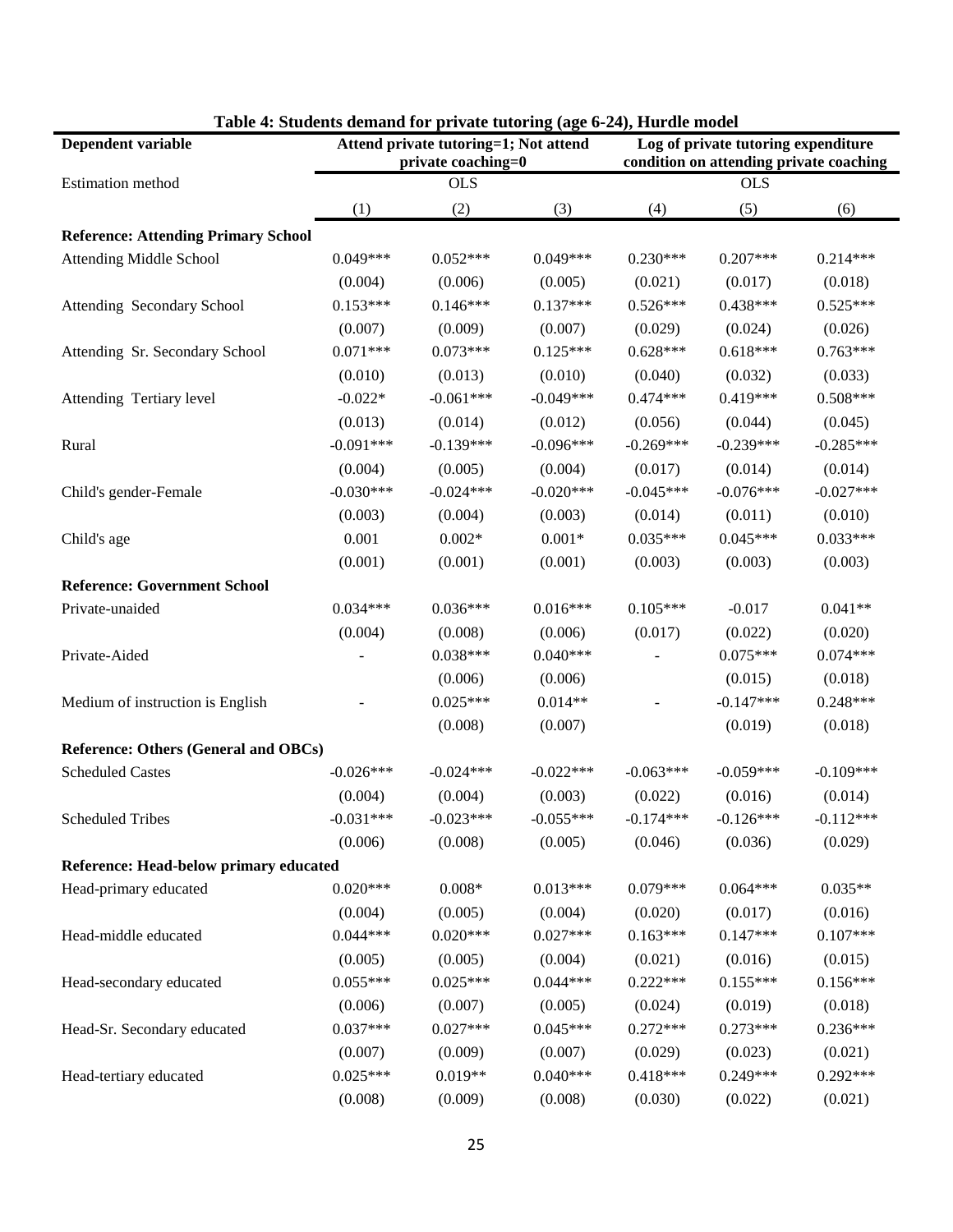| Head is female                                     | 0.006      | $-0.014**$  | 0.003       | $0.050*$   | $0.106***$ | 0.019      |
|----------------------------------------------------|------------|-------------|-------------|------------|------------|------------|
|                                                    | (0.006)    | (0.007)     | (0.005)     | (0.027)    | (0.023)    | (0.019)    |
| Reference: No sibling in 6-24 age group            |            |             |             |            |            |            |
| Number of sibling in age 6-24 is one               | 0.010      | $0.015**$   | $0.021***$  | $0.096***$ | 0.029      | $-0.004$   |
|                                                    | (0.006)    | (0.007)     | (0.005)     | (0.025)    | (0.018)    | (0.014)    |
| Number of sibling in age 6-24 is two               | 0.009      | $-0.001$    | $-0.001$    | $0.078***$ | 0.019      | $-0.035**$ |
|                                                    | (0.006)    | (0.007)     | (0.005)     | (0.025)    | (0.019)    | (0.016)    |
| Number of sibling in age 6-24 is three             | $-0.002$   | $-0.009$    | $-0.021***$ | $0.058**$  | 0.029      | $-0.047**$ |
|                                                    | (0.006)    | (0.008)     | (0.005)     | (0.026)    | (0.021)    | (0.021)    |
| Number of sibling in age 6-24 is four              |            |             |             |            |            |            |
| and more                                           | $-0.001$   | $-0.016**$  | $-0.019***$ | $0.116***$ | $-0.000$   | $-0.021$   |
|                                                    | (0.006)    | (0.008)     | (0.005)     | (0.027)    | (0.022)    | (0.024)    |
| Log of school tuition fees*                        | $-0.001$   | $-0.014***$ | 0.001       | $0.144***$ | $0.108***$ | $0.089***$ |
|                                                    | (0.003)    | (0.003)     | (0.002)     | (0.013)    | (0.008)    | (0.008)    |
| Reference: Distance to institute is less than 1 km |            |             |             |            |            |            |
| Distance to institute is 1-2 kms                   | $0.009**$  |             | $0.012***$  | $0.037**$  |            | $0.070***$ |
|                                                    | (0.004)    |             | (0.004)     | (0.019)    |            | (0.014)    |
| Distance to institute is 2-5 kms                   | $0.017***$ |             | $0.014***$  | $0.075***$ |            | $0.103***$ |
|                                                    | (0.005)    |             | (0.005)     | (0.019)    |            | (0.015)    |
| Distance to institute is $>5$ kms                  | $0.014**$  |             | $-0.006$    | $0.128***$ |            | $0.199***$ |
|                                                    | (0.006)    |             | (0.006)     | (0.025)    |            | (0.019)    |
| Reference: Poorest 20% of population               |            |             |             |            |            |            |
| Quintile-2                                         | $0.012***$ | $0.045***$  | $0.023***$  |            |            |            |
|                                                    | (0.005)    | (0.005)     | (0.004)     |            |            |            |
| Quintile-3                                         | $0.028***$ | $0.077***$  | $0.045***$  |            |            |            |
|                                                    | (0.004)    | (0.006)     | (0.004)     |            |            |            |
| Quintile-4                                         | $0.050***$ | $0.107***$  | $0.058***$  |            |            |            |
|                                                    | (0.005)    | (0.006)     | (0.004)     |            |            |            |
| Quintile-5                                         | $0.091***$ | $0.166***$  | $0.088***$  |            |            |            |
|                                                    | (0.005)    | (0.007)     | (0.006)     |            |            |            |
| Log of per capita consumption                      |            |             |             | $0.334***$ | $0.591***$ | $0.356***$ |
| expenditure                                        |            |             |             | (0.015)    | (0.017)    | (0.014)    |
| Constant                                           | $0.102***$ | $0.198***$  | $0.154***$  | $1.179***$ | $-0.250*$  | 2.448***   |
|                                                    | (0.016)    | (0.021)     | (0.016)     | (0.134)    | (0.150)    | (0.132)    |
| Observations                                       | 92,630     | 89,555      | 90,584      | 15,307     | 18,162     | 19,208     |
| R-squared                                          | 0.180      | 0.260       | 0.309       | 0.440      | 0.567      | 0.598      |

Note: All the models include district fixed effects. In the 1987-88 data, the schools are classified in only two categories: private and government, and the medium of instruction is also not reported.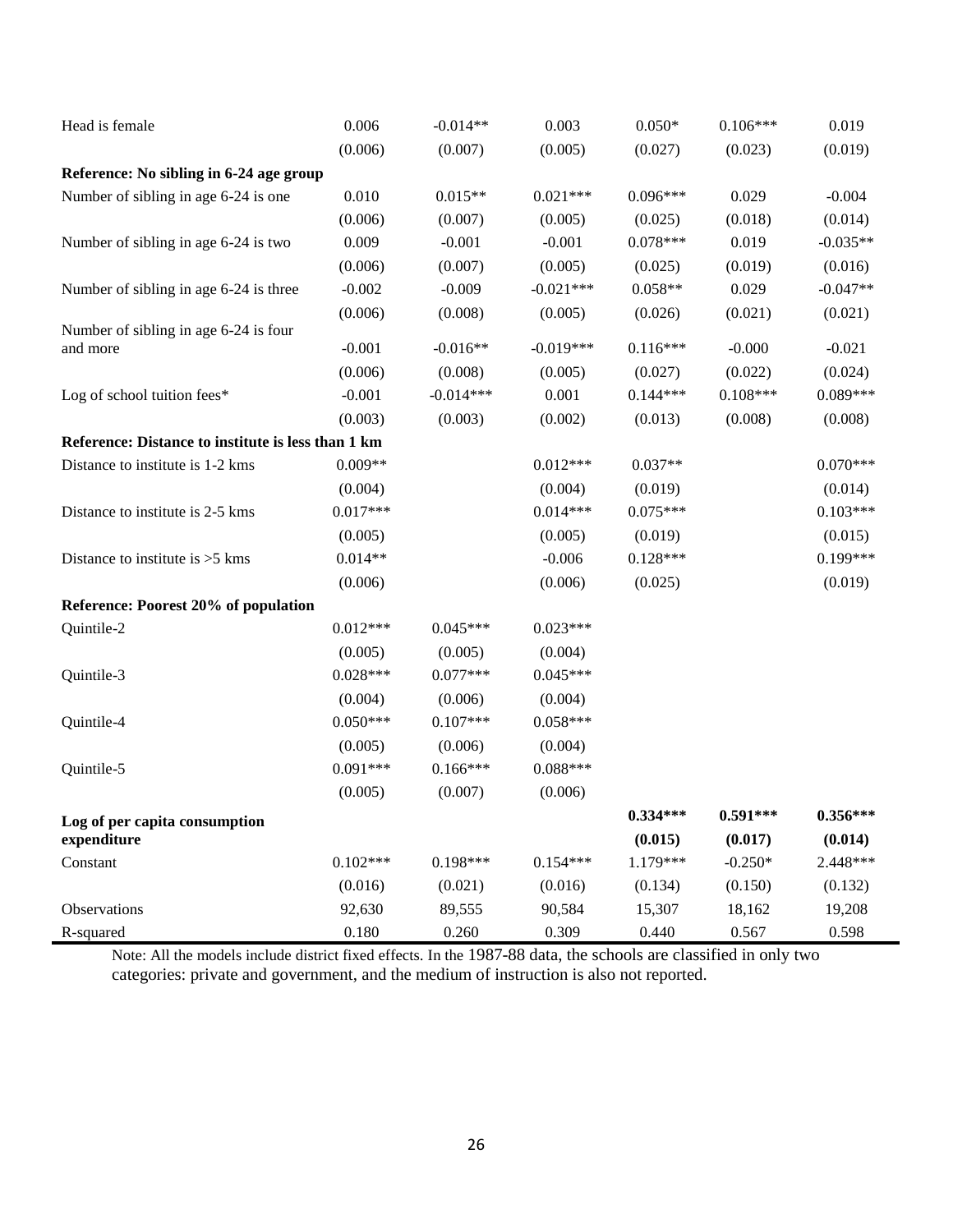|                                            | 4007-00     |                                                  |                                   |
|--------------------------------------------|-------------|--------------------------------------------------|-----------------------------------|
|                                            | Tobit       | Marginal impacts<br>conditional on<br>uncensored | Marginal effects<br>unconditional |
|                                            | (1)         | (2)                                              | (3)                               |
| <b>Reference: Attending Primary School</b> |             |                                                  |                                   |
| <b>Attending Middle School</b>             | 1.806***    | $0.394***$                                       | $0.359***$                        |
|                                            | (0.131)     | (0.030)                                          | (0.029)                           |
| Attending Secondary School                 | 4.125***    | $0.986***$                                       | 1.007***                          |
|                                            | (0.184)     | (0.050)                                          | (0.058)                           |
| Attending Sr. Secondary School             | 3.662***    | $0.875***$                                       | $0.895***$                        |
|                                            | (0.238)     | (0.064)                                          | (0.075)                           |
| Attending Tertiary level                   | $-0.989***$ | $-0.200***$                                      | $-0.163***$                       |
|                                            | (0.313)     | (0.061)                                          | (0.047)                           |
| Female                                     | $-0.679***$ | $-0.142***$                                      | $-0.121***$                       |
|                                            | (0.074)     | (0.015)                                          | (0.013)                           |
| Age (Years)                                | $0.069***$  | $0.014***$                                       | $0.012***$                        |
|                                            | (0.023)     | (0.005)                                          | (0.004)                           |
| <b>Reference: Government School</b>        |             |                                                  |                                   |
| Private-unaided                            | $0.948***$  | $0.203***$                                       | $0.181***$                        |
|                                            | (0.132)     | (0.029)                                          | (0.027)                           |
| Private-aided                              | $1.601***$  | $0.352***$                                       | $0.325***$                        |
|                                            | (0.118)     | (0.027)                                          | (0.027)                           |
| Medium of instruction is English           | $0.667***$  | $0.142***$                                       | $0.126***$                        |
|                                            | (0.130)     | (0.028)                                          | (0.026)                           |
| Rural                                      | $-0.488***$ | $-0.103***$                                      | $-0.090***$                       |
|                                            | (0.096)     | (0.020)                                          | (0.018)                           |
| <b>Reference: Others</b>                   |             |                                                  |                                   |
| <b>Scheduled Castes</b>                    | $-0.944***$ | $-0.193***$                                      | $-0.160***$                       |
|                                            | (0.101)     | (0.020)                                          | (0.016)                           |
| <b>Scheduled Tribes</b>                    | $-3.852***$ | $-0.711***$                                      | $-0.502***$                       |
|                                            | (0.187)     | (0.030)                                          | (0.017)                           |
| <b>Reference: Head-below primary</b>       |             |                                                  |                                   |
| Head-primary educated                      | $0.488***$  | $0.104***$                                       | $0.091***$                        |
|                                            | (0.114)     | (0.024)                                          | (0.022)                           |
| Head-middle educated                       | $1.170***$  | $0.253***$                                       | $0.228***$                        |
|                                            | (0.109)     | (0.024)                                          | (0.023)                           |
| Head-secondary educated                    | 1.434***    | $0.315***$                                       | $0.289***$                        |
|                                            | (0.125)     | (0.029)                                          | (0.028)                           |
| Head-Sr. Secondary educated                | 1.448***    | $0.319***$                                       | $0.295***$                        |
|                                            | (0.150)     | (0.035)                                          | (0.034)                           |
| Head-tertiary educated                     | $0.970***$  | $0.210***$                                       | $0.190***$                        |
|                                            | (0.155)     | (0.035)                                          | (0.033)                           |
| Head is female                             | 0.107       | 0.022                                            | 0.019                             |
|                                            | (0.132)     | (0.028)                                          | (0.024)                           |
| Number of sibling in age 6-24 is one       | $0.518***$  | $0.109***$                                       | $0.095***$                        |
|                                            | (0.110)     | (0.023)                                          | (0.021)                           |
| Number of sibling in age 6-24 is two       | $-0.150$    | $-0.031$                                         | $-0.027$                          |

| Table 5: Tobit estimation results and marginal effects for private tutoring expenditures (age 6-24), |  |
|------------------------------------------------------------------------------------------------------|--|
| 2007-08                                                                                              |  |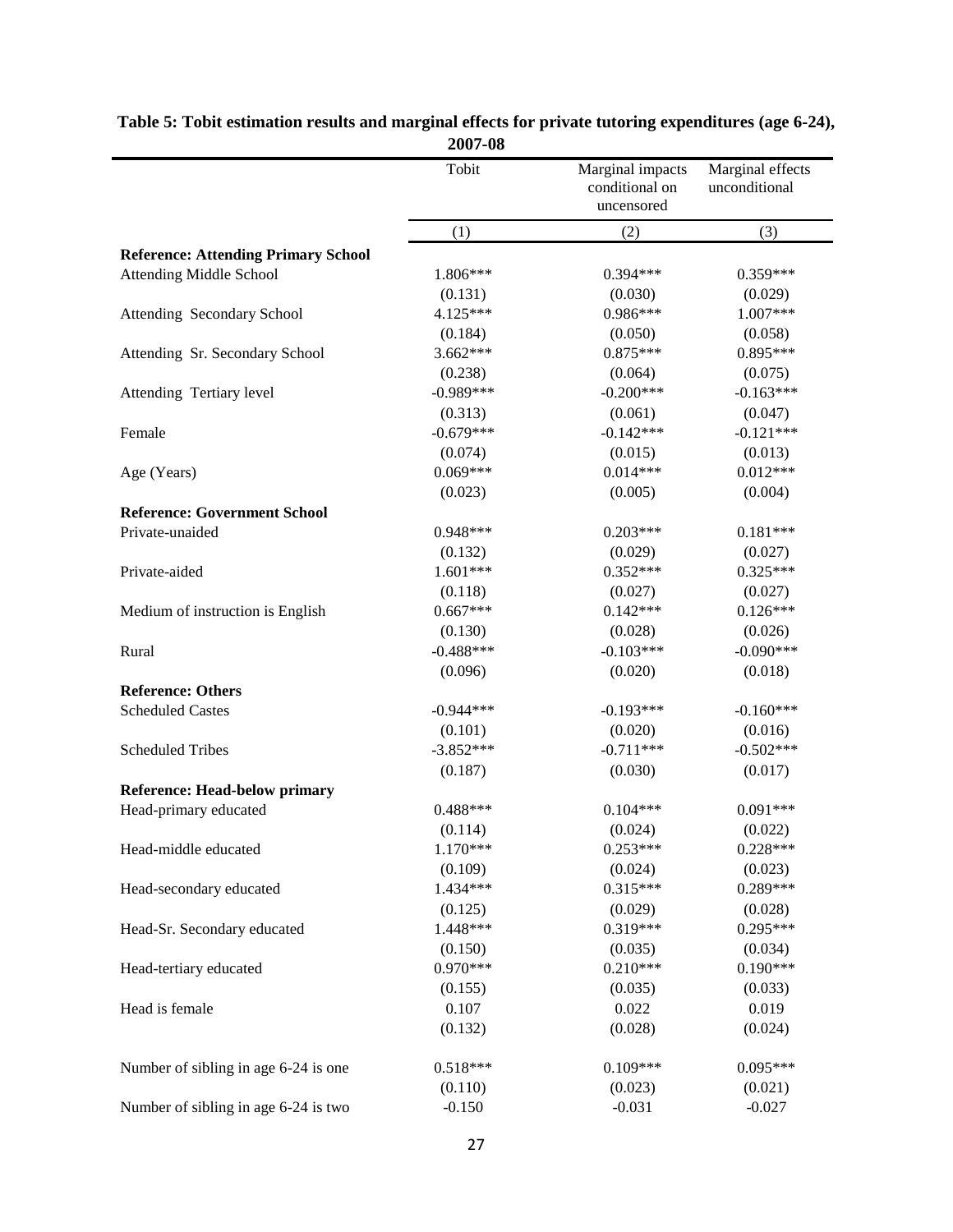| Observations                              | 90,579       | 90,579      | 90,579      |
|-------------------------------------------|--------------|-------------|-------------|
|                                           |              |             |             |
|                                           | (0.044)      |             |             |
| Sigma                                     | 7.208***     |             |             |
|                                           |              |             |             |
|                                           | (1.443)      |             |             |
| Constant                                  | $-35.760***$ |             |             |
|                                           | (0.093)      | (0.019)     | (0.017)     |
| Log of per capita consumption expenditure | 2.275***     | $0.476***$  | $0.410***$  |
|                                           | (0.135)      | (0.028)     | (0.024)     |
| Distance to institute is $>5$ kms         | $-0.093$     | $-0.019$    | $-0.017$    |
|                                           | (0.108)      | (0.023)     | (0.020)     |
| Distance to institute is 2-5 kms          | $0.339***$   | $0.072***$  | $0.063***$  |
|                                           | (0.106)      | (0.022)     | (0.020)     |
| Distance to institute is 1-2 kms          | $0.219**$    | $0.046**$   | $0.040**$   |
| Reference: Distance less than 1 km        |              |             |             |
|                                           | (0.050)      | (0.010)     | (0.009)     |
| Log of school tuition fees                | $-0.027$     | $-0.006$    | $-0.005$    |
|                                           | (0.161)      | (0.031)     | (0.024)     |
| more                                      | $-1.176***$  | $-0.237***$ | $-0.194***$ |
| Number of sibling in age 6-24 is four and |              |             |             |
|                                           | (0.143)      | (0.029)     | (0.023)     |
| Number of sibling in age 6-24 is three    | $-0.869***$  | $-0.178***$ | $-0.148***$ |
|                                           | (0.120)      | (0.025)     | (0.021)     |

Note: 71371 left-censored observations at lpvtcoach1 <= 0; 19208 uncensored observations; 0 rightcensored observations. Note: The model include state fixed effects.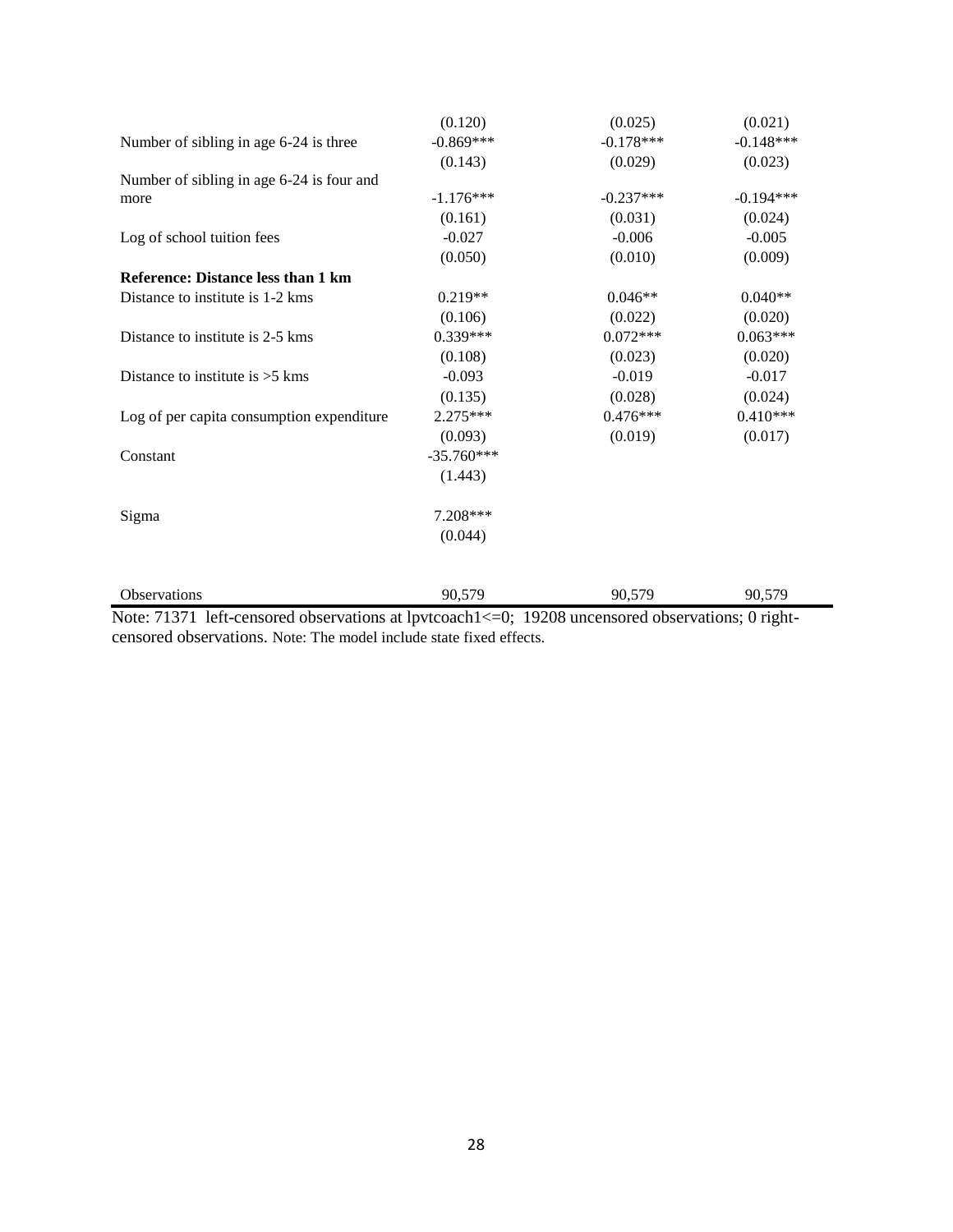| Dependent variable                   |             | Attend private tutoring=1; Not attend private coaching=0 |             |                  |             |             | Log of private tutoring expenditure condition on attending<br>private coaching |             |                  |            |  |
|--------------------------------------|-------------|----------------------------------------------------------|-------------|------------------|-------------|-------------|--------------------------------------------------------------------------------|-------------|------------------|------------|--|
|                                      | Primary     | Middle                                                   | Secondary   | Sr.<br>Secondary | Tertiary    | Primary     | Middle                                                                         | Secondary   | Sr.<br>Secondary | Tertiary   |  |
| <b>Reference: Government Schools</b> |             |                                                          |             |                  |             |             |                                                                                |             |                  |            |  |
| Private-unaided                      | $0.016***$  | $0.019**$                                                | $0.033**$   | 0.026            | $-0.034**$  | 0.026       | 0.009                                                                          | 0.008       | $-0.067$         | 0.040      |  |
|                                      | (0.006)     | (0.010)                                                  | (0.014)     | (0.017)          | (0.015)     | (0.037)     | (0.044)                                                                        | (0.047)     | (0.064)          | (0.088)    |  |
| Private-Aided                        | $0.038***$  | $0.050***$                                               | $0.035***$  | $0.045***$       | 0.013       | 0.046       | $0.091**$                                                                      | 0.038       | $0.114**$        | $-0.035$   |  |
|                                      | (0.007)     | (0.009)                                                  | (0.012)     | (0.014)          | (0.013)     | (0.036)     | (0.038)                                                                        | (0.039)     | (0.051)          | (0.072)    |  |
| English Medium                       | $0.041***$  | $-0.012$                                                 | 0.023       | $0.080***$       | $0.033**$   | $0.147***$  | $0.243***$                                                                     | $0.227***$  | $0.326***$       | $-0.004$   |  |
|                                      | (0.007)     | (0.011)                                                  | (0.015)     | (0.015)          | (0.014)     | (0.033)     | (0.043)                                                                        | (0.046)     | (0.053)          | (0.070)    |  |
| Rural                                | $-0.080***$ | $-0.099***$                                              | $-0.122***$ | $-0.089***$      | $-0.026*$   | $-0.293***$ | $-0.269***$                                                                    | $-0.294***$ | $-0.197***$      | $-0.135*$  |  |
|                                      | (0.004)     | (0.007)                                                  | (0.010)     | (0.014)          | (0.013)     | (0.023)     | (0.028)                                                                        | (0.033)     | (0.049)          | (0.069)    |  |
| <b>Reference: Non-SC/ST</b>          |             |                                                          |             |                  |             |             |                                                                                |             |                  |            |  |
| <b>Scheduled Castes</b>              | $-0.021***$ | $-0.024***$                                              | $-0.041***$ | $-0.002$         | 0.012       | $-0.110***$ | $-0.113***$                                                                    | $-0.100***$ | $-0.051$         | $-0.079$   |  |
|                                      | (0.004)     | (0.006)                                                  | (0.010)     | (0.014)          | (0.015)     | (0.022)     | (0.027)                                                                        | (0.033)     | (0.053)          | (0.077)    |  |
| <b>Scheduled Tribes</b>              | $-0.050***$ | $-0.059***$                                              | $-0.099***$ | $-0.046*$        | 0.027       | $-0.096**$  | $-0.111**$                                                                     | $-0.100$    | $-0.022$         | 0.195      |  |
|                                      | (0.006)     | (0.010)                                                  | (0.017)     | (0.025)          | (0.031)     | (0.043)     | (0.056)                                                                        | (0.070)     | (0.114)          | (0.170)    |  |
| <b>Reference: Head-below primary</b> |             |                                                          |             |                  |             |             |                                                                                |             |                  |            |  |
| Head-primary educated                | $0.013***$  | $0.016**$                                                | 0.007       | 0.008            | 0.009       | $0.082***$  | 0.020                                                                          | 0.008       | 0.035            | $0.184*$   |  |
|                                      | (0.004)     | (0.007)                                                  | (0.011)     | (0.016)          | (0.019)     | (0.023)     | (0.030)                                                                        | (0.038)     | (0.063)          | (0.103)    |  |
| Head-middle educated                 | $0.022***$  | $0.038***$                                               | 0.015       | $0.036**$        | 0.027       | $0.115***$  | $0.151***$                                                                     | 0.024       | 0.093            | 0.116      |  |
|                                      | (0.004)     | (0.007)                                                  | (0.010)     | (0.015)          | (0.017)     | (0.024)     | (0.030)                                                                        | (0.035)     | (0.059)          | (0.090)    |  |
| Head-secondary educated              | $0.037***$  | $0.043***$                                               | $0.044***$  | $0.048***$       | 0.021       | $0.147***$  | $0.201***$                                                                     | $0.083**$   | $0.171***$       | $0.255***$ |  |
|                                      | (0.005)     | (0.008)                                                  | (0.012)     | (0.016)          | (0.017)     | (0.029)     | (0.036)                                                                        | (0.040)     | (0.060)          | (0.093)    |  |
| Head-Sr. Secondary educated          | $0.018***$  | $0.059***$                                               | $0.107***$  | $0.044**$        | $-0.011$    | $0.221***$  | $0.283***$                                                                     | $0.243***$  | $0.238***$       | $0.374***$ |  |
|                                      | (0.007)     | (0.010)                                                  | (0.015)     | (0.019)          | (0.018)     | (0.038)     | (0.044)                                                                        | (0.047)     | (0.070)          | (0.095)    |  |
| Head-tertiary educated               | $-0.001$    | $0.035***$                                               | $0.034**$   | $0.129***$       | 0.003       | $0.351***$  | $0.329***$                                                                     | $0.240***$  | $0.247***$       | $0.465***$ |  |
|                                      | (0.007)     | (0.011)                                                  | (0.016)     | (0.019)          | (0.018)     | (0.037)     | (0.046)                                                                        | (0.051)     | (0.067)          | (0.096)    |  |
| Head is Female                       | $-0.008$    | 0.007                                                    | $0.024*$    | 0.026            | $-0.015$    | 0.041       | $-0.049$                                                                       | 0.005       | 0.086            | $-0.025$   |  |
|                                      | (0.005)     | (0.008)                                                  | (0.012)     | (0.017)          | (0.016)     | (0.031)     | (0.038)                                                                        | (0.042)     | (0.064)          | (0.091)    |  |
| Female                               | $-0.010***$ | $-0.022***$                                              | $-0.040***$ | $-0.033***$      | $-0.007$    | $-0.015$    | $-0.004$                                                                       | $-0.040*$   | $-0.082**$       | $-0.005$   |  |
|                                      | (0.003)     | (0.005)                                                  | (0.007)     | (0.010)          | (0.010)     | (0.016)     | (0.020)                                                                        | (0.024)     | (0.037)          | (0.048)    |  |
| Age (Years)                          | $0.007***$  | $-0.002$                                                 | 0.003       | $-0.015***$      | $-0.014***$ | $0.050***$  | $0.037***$                                                                     | $0.038***$  | $-0.025*$        | $-0.009$   |  |
|                                      | (0.001)     | (0.002)                                                  | (0.003)     | (0.004)          | (0.003)     | (0.004)     | (0.007)                                                                        | (0.009)     | (0.014)          | (0.014)    |  |

#### **Appendix Table A1: Students demand for private tutoring (age 6-24), Hurdle model by stages of schooling 2007-08**